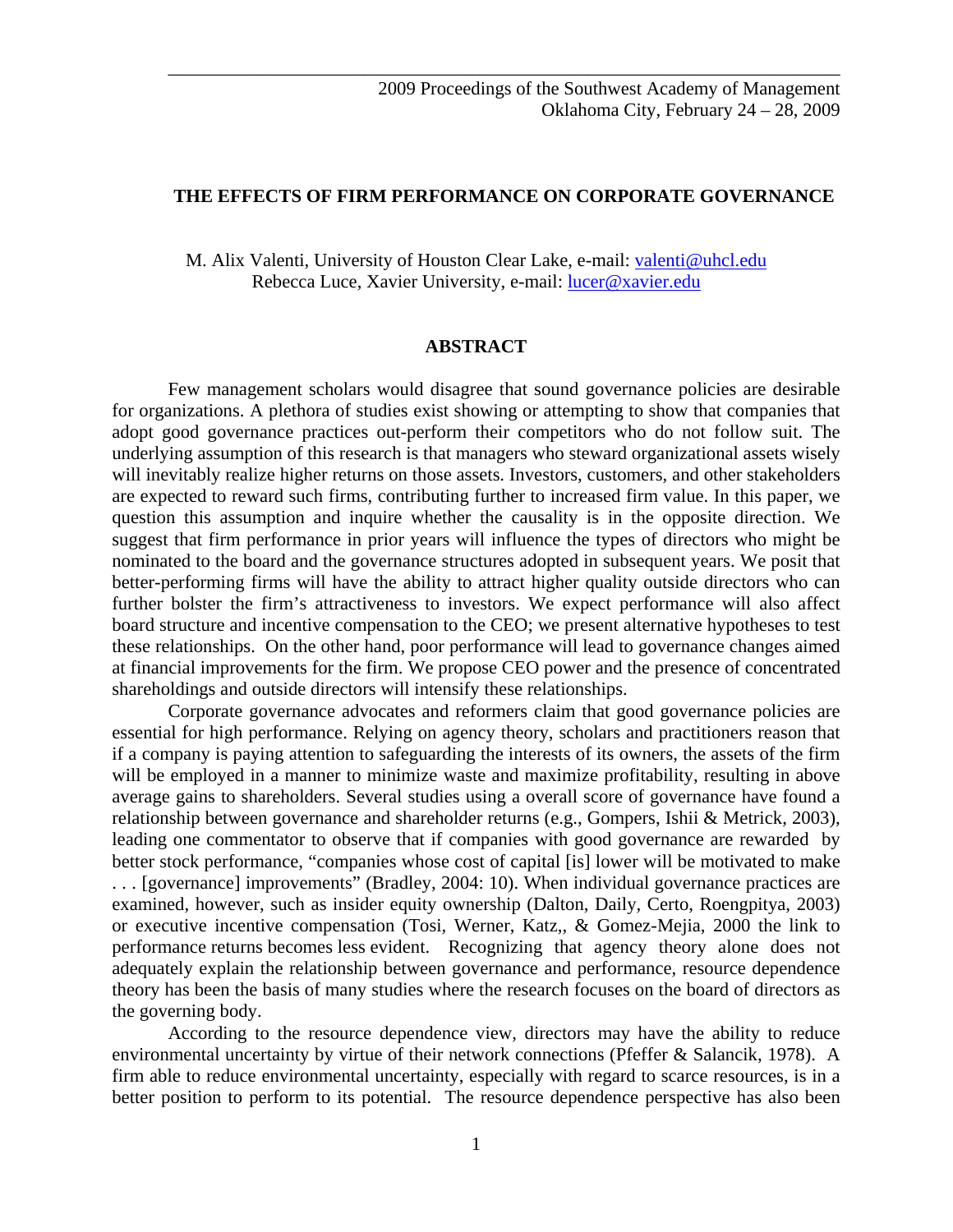used as the underlying theoretical basis for studies examining changes in boards when external circumstances or internal needs of the firm change (Hillman, Cannella & Paetzold, 2000; Pfeffer, 1973). In the Hillman et al. (2000) study, the selection of directors to the boards of utility companies became more oriented to the for-profit sector when deregulation took effect. In Pfeffer's (1973) seminal study in this area, he predicted the experiences and contacts directors would possess based on the varying resource needs of hospitals. According to the resource dependence view, it is the backgrounds and network ties of directors that affect their ability to influence events in the firm's favor and/or to bring additional expertise to the boardroom. We employ the resource dependence view in our paper in a broad sense, as developed by Hillman and Dalziel (2003), to include the prestige and status of directors as well as their connections and expertise, as a basis for increasing their governance effectiveness.

\_\_\_\_\_\_\_\_\_\_\_\_\_\_\_\_\_\_\_\_\_\_\_\_\_\_\_\_\_\_\_\_\_\_\_\_\_\_\_\_\_\_\_\_\_\_\_\_\_\_\_\_\_\_\_\_\_\_\_\_\_\_\_\_\_\_\_\_\_\_\_\_

 This paper is intended to make two contributions to the literature examining the relationship between firm performance and governance. First, we take a fresh approach to the governance-performance question and develop a new model that may further explain the relationship by investigating a connection between prior performance of the firm and specific governance practices. In this regard, we take an expansive view of governance that includes both board structure and composition affecting directors' ability to monitor and supply resources to managers and to provide incentives to executives as rewards for good performance. Baysinger and Butler (1985) studied the relationship between prior firm performance and the boards of directors and found no relationship. In their study, however, the characteristic of the board examined was restricted to the independence of the board from management. We take a broader approach by looking at this relationship from a variety of angles and include moderating variables in our analyses. Second, we test our hypotheses using moderately sized publicly traded companies in the U.S. The context of publicly held moderately sized companies presents a different set of characteristics than large Fortune 500 or S&P 500 firms which are the focus of most governance research, including Baysinger and Butler (1985). By examining the prior performance-governance relationship in this type of firm, we expect to offer insights that are valuable to a larger swath of American managers in making governance related decisions.

#### **LITERATURE REVIEW**

#### **Board Composition**

From an agency perspective, outside directors are considered to be in a better position to monitor management because of their assumed independence from the company's managers and their expertise developed from prior experience (Mace, 1986). Additionally, outsiders are considered preferable because "insider-dominated boards imply problematic self-monitoring and particularly weak monitoring of the CEO, since the CEO is likely to be in a position to influence the insider directors' career advancement within the firm" (Zajac & Westphal, 1994: 125). Outside directors are also presumed to bring a level of impartiality in evaluating management's decisions (Baysinger & Hoskisson, 1990). Unlike insiders, outside directors' careers are less likely to be affected by the outcomes of their decisions and thus can arrive at more objective solutions (Rechner, Sundaramurthy & Dalton, 1993).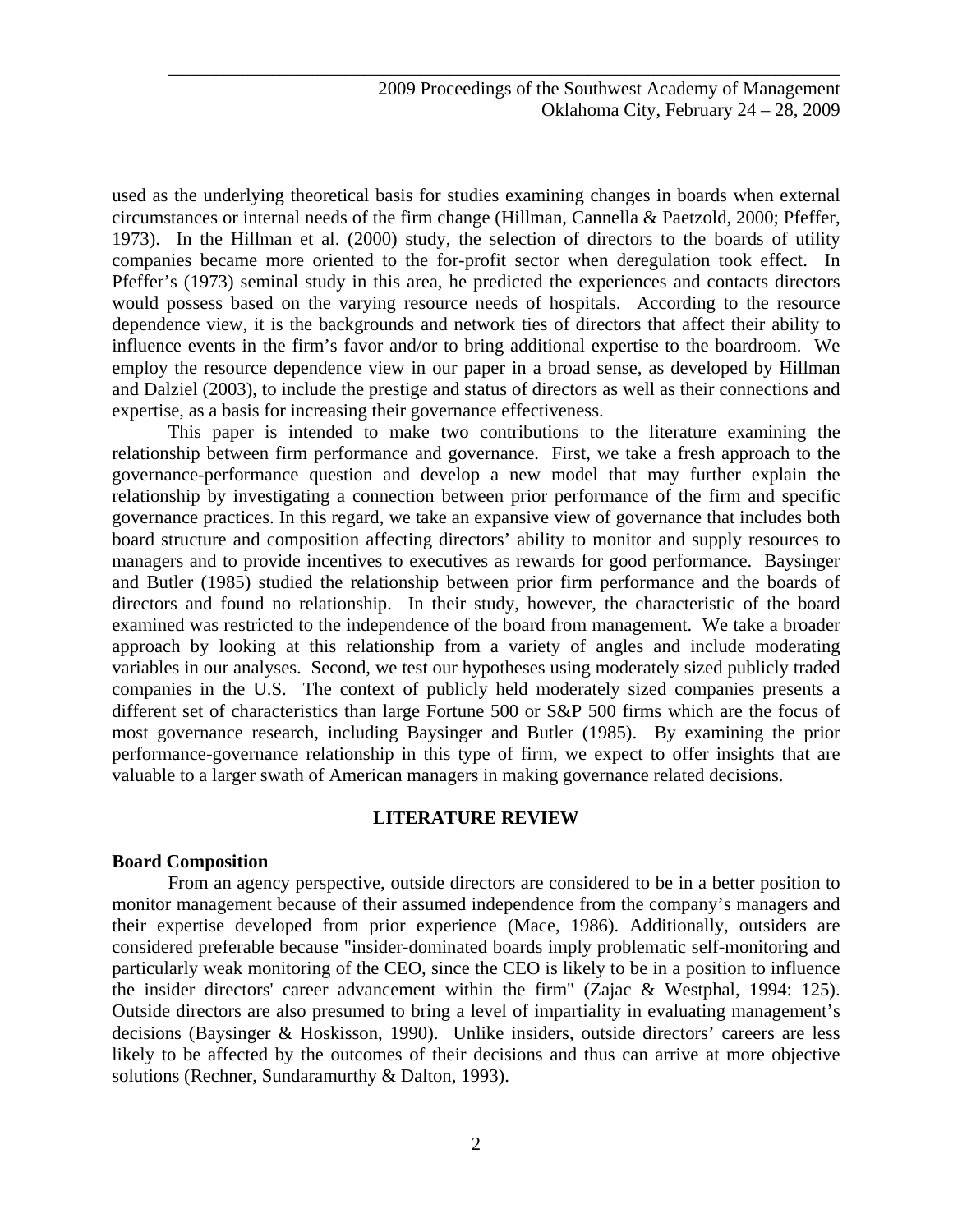Despite the numerous studies on the appointment of outsiders to boards of directors, the empirical evidence fails to show any significant relationship between the practice and corporate outcomes. A meta-analysis review of 85 empirical studies involving more than 200 samples found no compelling evidence exists supporting a positive connection between board composition and leadership and performance (Dalton, Daily, Ellstrand & Johnson, 1998). In a similar meta-analysis, Rhodes and her colleagues found a small positive impact on financial performance when firms had either an insider or an outsider dominated board (Rhodes, Rechner & Sundaramurthy, 2000), and concluded that attempts to equally balance insider and outsider representation may negate the advantages of either an insider-dominated or outsider-dominated board.

\_\_\_\_\_\_\_\_\_\_\_\_\_\_\_\_\_\_\_\_\_\_\_\_\_\_\_\_\_\_\_\_\_\_\_\_\_\_\_\_\_\_\_\_\_\_\_\_\_\_\_\_\_\_\_\_\_\_\_\_\_\_\_\_\_\_\_\_\_\_\_\_

 According to agency theory, outside board members are also viewed as influential in engaging or promoting activities that enhance shareholder value, in addition to enhancing firm performance. Outsider-dominated boards are more likely to replace a CEO in times of poor performance (Weisbach, 1988) or to hire a replacement CEO from the outside (Borokhovich, Parrino & Trapani, 1996). Agency theory would also suggest that outside, independent directors would discourage the implementation of value-reducing activities such as anti-takeover defenses or increased diversification. Research has supported these some of these conjectures. For example, firms resisting the payment of greenmail have a higher proportion of outside directors on their boards (Kosnik, 1987). Brickley and his colleagues found that the average stock-market reaction to announcements of poison pills is positive when the board has a majority of outside directors and negative when it does not (Brickley, Coles & Terry, 1994). On the other hand, Hill and Snell (1988) actually observed a positive relationship between the influence of outsiders on the board and the emphasis placed on diversification. Further, contrary to expectations, no relationship was found between the number of outsiders and the commission of illegal acts (Kesner, Victor & Lamont, 1986). Thus, the presence of outsiders on the board may not affect overall performance or shareholder value, but may, in some cases, influence a specific strategic issue.

 There has been some success in studies tying firm characteristics or environmental changes to the nature of directors using the resource dependence view as the underlying theory. Pfeffer and Salancik (1978) developed their resource dependence theory based on the open systems perspective which posits that the environment plays an important part in determining organizational effectiveness. One suggestion they offer for managing the environment is the appointment of external representatives to positions within the organization, specifically through the naming of outside directors to the board. Pfeffer (1973) argues that changes in the membership of a corporate board is a direct response to changes in the environment. Baysinger and Butler (1985) characterized the board as consisting of an instrumental component of independent directors who provide a source of "managerial wisdom" and external linkages which in turn enable the firm to achieve measurable performance dividends (1985: 110).

Hillman et al. (2000) found that utility companies made changes in the directors serving on their boards to make them more responsive to competitive conditions when the industry underwent deregulation. Hillman, Shropshire and Cannella (2007) found that organizational characteristics predicted board composition, in this case, the likelihood of the presence of female directors on firm boards. While Baysinger and Butler (1985) and Hillman (2005) found a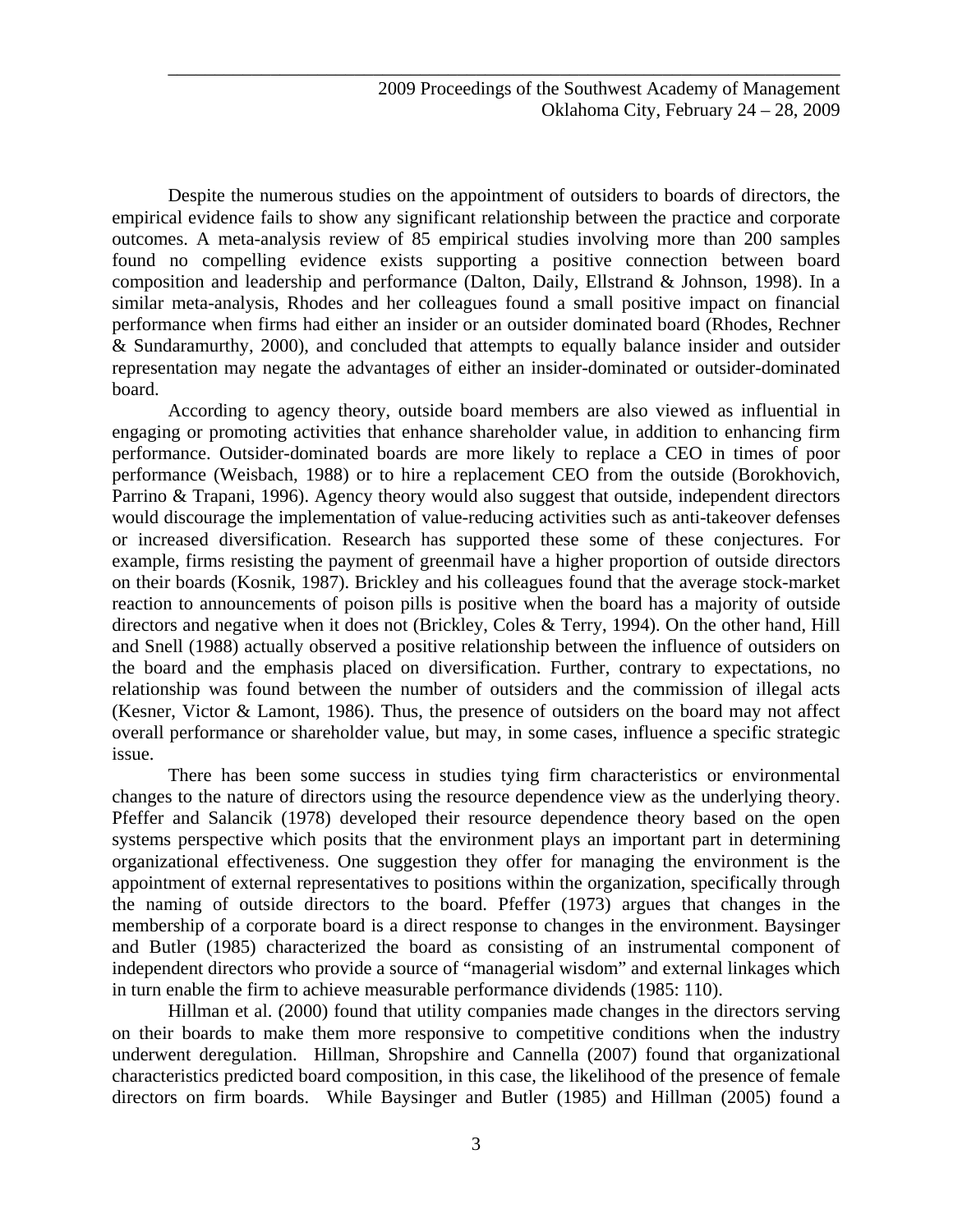relationship between the nature of directors and firm performance, (outsider status in the former study and political connections in the latter), most of the studies utilizing resource dependence theory have not found or have not examined a relationship between board and director attributes and subsequent firm performance.

\_\_\_\_\_\_\_\_\_\_\_\_\_\_\_\_\_\_\_\_\_\_\_\_\_\_\_\_\_\_\_\_\_\_\_\_\_\_\_\_\_\_\_\_\_\_\_\_\_\_\_\_\_\_\_\_\_\_\_\_\_\_\_\_\_\_\_\_\_\_\_\_

# **CEO Duality**

 Agency theorists advocate separation of the CEO and board chair positions as necessary to avoid managerial entrenchment and to curb the CEO's power (Mallette & Fowler, 1992). When the CEO is also the chair, it becomes more difficult to replace the CEO for poor performance (Goyal & Park, 2002). According to agency theory, duality "signals the absence of separation of decision management and decision control (Fama & Jensen, 1983: 314). Unitary leadership can lead to opportunistic behaviors and the expense of shareholders (Fosberg, 1999). Conversely, separation of the CEO and chair positions facilities objective evaluation of organizational and managerial performance (Weidenbaum, 1986).

 Some studies have found support for the separation of the two positions. Research in the banking industry revealed that cost efficiency and return on assets were lower for chairman-CEO banks and were positively related to nonchairman-CEO ownership (Pi & Timme, 1993). In an integration of previous studies, Boyd (1995) found a weak negative relationship between firm performance and duality. When controlling for environmental differences, however, CEO duality was found to be positively related to performance in environments with low munificence and high complexity. In another study, however, when the CEO occupied both the chair and the president position, stock market performance suffered (Worrell, Nemec & Davidson, 1997).

 The mixed results of these studies support Finkelstein and D'Aveni's (1994) characterization of the issue as a "double edged sword." They note that the agency problems with CEO duality are often mitigated by the resource dependence advantages associated with the CEO's ability, as chair, to provide important information to the outside directors about firm operations and finances, as suggested by resource dependence theory.

## **Incentive Compensation**

In the context of CEO pay, an agency problem exists when an agent, such as a CEO, has established an agenda which conflicts with the interest of the stockholders. Agency problems are most likely to occur when an executive has no financial interest in the outcomes of the decisions made (Boyd 1994). Therefore, one way to avoid agency problems is to reward executives on the basis of financial returns to shareholders (Kerr & Bettis 1987). Thus, agency theory suggests that CEO pay should be closely tied to firm performance.

 Despite the theoretical rationale for the link between pay and performance, empirical evidence provides little support for the relationship between CEO compensation and performance (Barkema & Gomez-Mejia, 1998; Jensen & Murphy, 1990; Tosi, Werner, Katz & Gomez-Mejia, 2000). Several explanations have been put forth to explain these results. Crystal (1991) contends that CEOs will resist efforts to reduce their pay even when the firm is performing poorly. For example, if the firm is facing a high degree of uncertainty regarding performance outcomes, it is less likely that CEO pay will be tied to performance (Miller, Wiseman & Gomez-Mejia, 2002). Others adopt a social explanation for CEO compensation, pointing to the use of compensation consultants as the basis of compensation decisions and the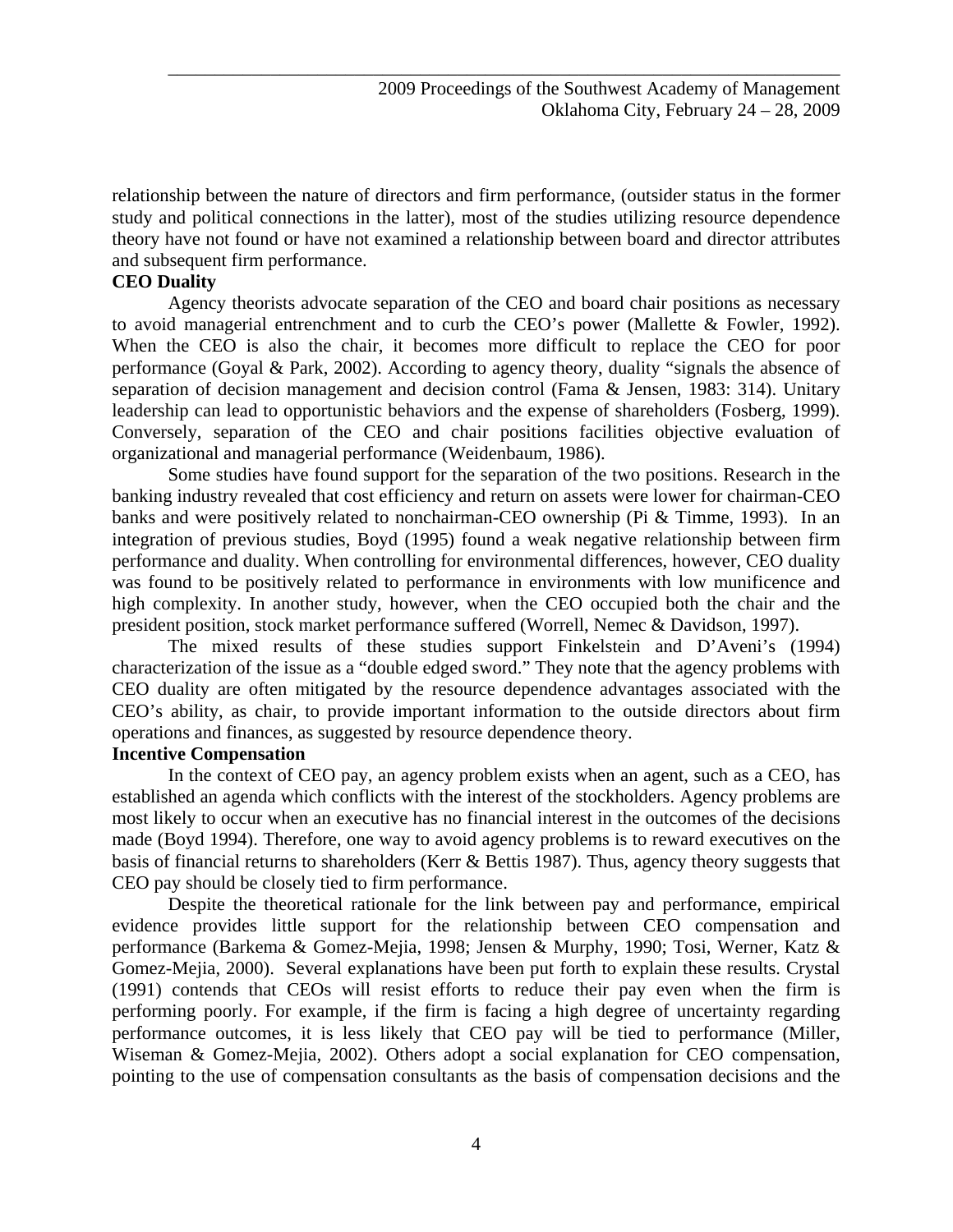resulting "homogenization" of CEO pay regardless of performance (Finkelstein & Hambrick, 1996: 275).

\_\_\_\_\_\_\_\_\_\_\_\_\_\_\_\_\_\_\_\_\_\_\_\_\_\_\_\_\_\_\_\_\_\_\_\_\_\_\_\_\_\_\_\_\_\_\_\_\_\_\_\_\_\_\_\_\_\_\_\_\_\_\_\_\_\_\_\_\_\_\_\_

 Bloom and Milkovich (1998) argue that the relationship depends on the element of compensation. Base pay will not be affected by incentives (Gray & Cannella, 1997) especially after 1993 when the tax law effectively caps base pay at \$1 million. Moreover, since almost 80% of the gain in CEO compensation is derived from stock options (Elson, 2003), one would expect to find a relationship between market-based performance measures and equity-based compensation (Baum, Sarver & Strickland, 2004: Mehran, 1995). Stock ownership by the CEO and the board significantly lowered the likelihood of resistance to a takeover attempt, suggesting that stock ownership is an effective tool in aligning management's interest with those of shareholders (Buchholtz & Ribbens, 1994).

### **Board Committees**

 Under U.S. securities law and exchange requirements, public corporations must establish an audit committee on their boards. Accordingly, studies have examined whether the membership of audit committees affect firm performance. Prior research has shown a positive relationship between the appointment of an accounting financial expert to an audit committee and a favorable market reaction (Defond, Hann and Hu, 2005). According to agency theory, this response may be due to the market's belief that the company's financial records will be more accurately monitored when an accounting financial expert sits on the committee. Resource dependence theory would suggest that the appointment of an accounting expert signals that the company maintains high standards in its financial reporting (Engle, 2005). Likewise, Van der Zahn and Mitchell (2008) found a positive association between the presence of audit committee members with accounting credentials and IPO first day returns.

 Similar to the audit committee, the compensation committee is charged with oversight over company finances, specifically with respect to the pay awarded to top managers. Studies of companies in the U.K. have found a positive relationship between the existence of a compensation committee and performance (Main & Johnson, 1993; Weir & Laing, 2000). Since compensation committees exist nearly universally on U.S. boards, the emphasis of research on U.S. firms has been the composition of these committees. Most of the literature theorized that the presence of outsiders on the committee would predict lower CEO pay; however, empirical results were either equivocal (Daily, Johnson, Ellstrand & Dalton, 1998) or seemed to find the opposite, with the ratio of insiders negatively related to pay (Boyd, 1994). Conyon and Peck (1998), however, found a positive relationship between the proportion of outsiders on the compensation committee and both the amount of top management pay in the U.K. and the link between pay and firm performance. Belliveau, O'Reilly and Wade (1996) found that the social status of the CEO may affect compensation levels with CEOs having more status than their compensation committee chairs receiving higher levels of compensation. Other research suggests that if the CEO appointed members of the committee, they may be inclined to award higher levels of compensation to the CEO ( Main, O'Reilly, & Wade 1994).

# THEORY AND HYPOTHESES

### **Firm Performance and Board Composition**

 Hermalin and Weisbach (1988) suggested that shareholders will seek to replace inside directors with outsiders in order to provide better monitoring of management. Consistent with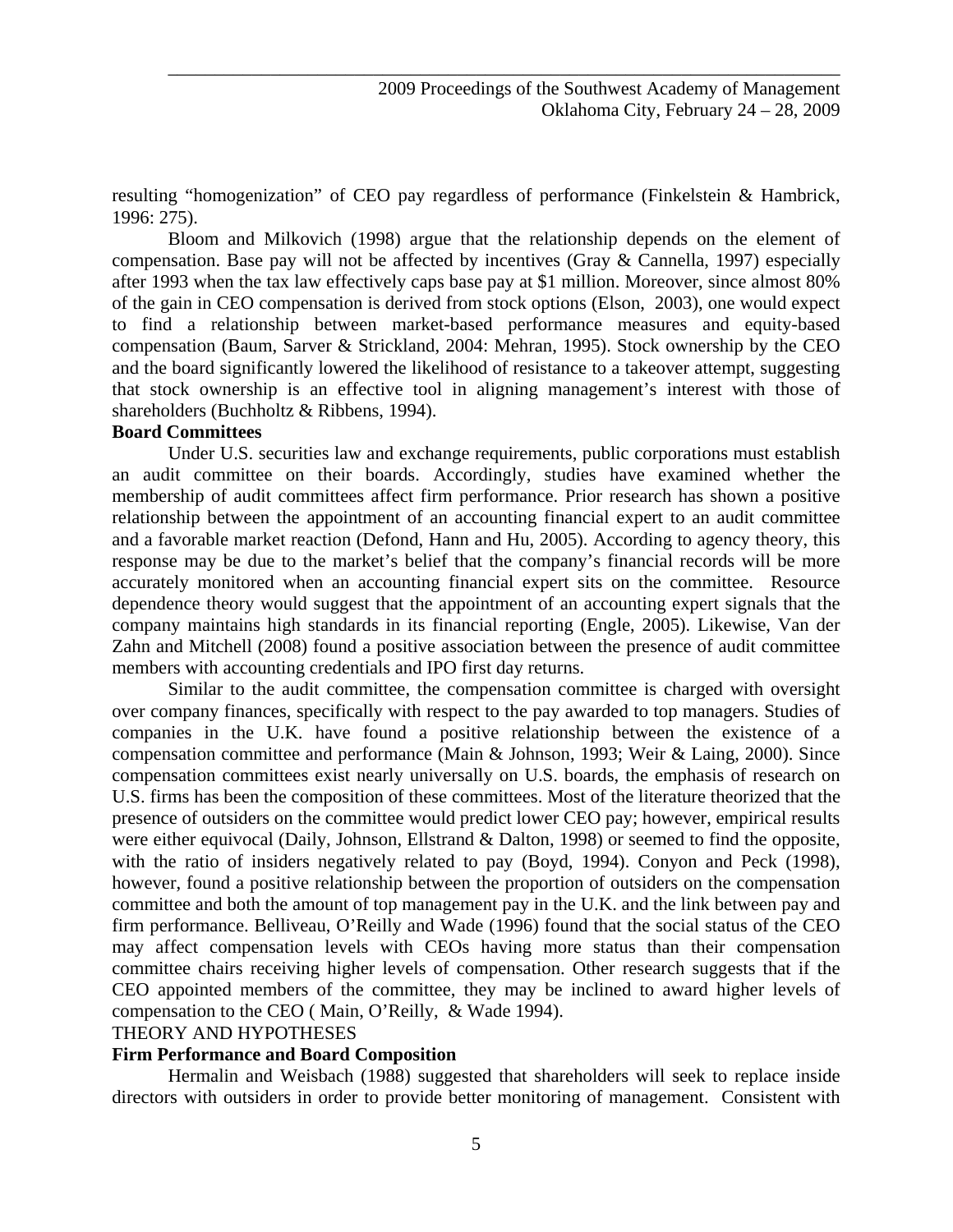their suggestion, Shivdasani (2004) proposes that board composition is affected by declines in financial performance because companies react to performance downturns by adding outside directors to the board who are willing to take corrective action, such as replacement of the CEO. Firms may also choose to add outsiders following periods of performance decline in order to provide new ideas, to add to the pool of knowledge, or to signal to stakeholders that operations are now under control (Pearce & Zahra, 1992). Davis and Thompson (1994) point out that the threat of lawsuits may also prompt the appointment of outside directors to exercise more control over management. In addition, while there is some dispute regarding the effect of board size on performance in general (e.g. Alexander, Fennell, & Halpern,1993; Yermack, 1996), evidence suggests that larger boards are preferable for smaller firms (Dalton, Daily, Johnson & Ellstrand, 1999) .

\_\_\_\_\_\_\_\_\_\_\_\_\_\_\_\_\_\_\_\_\_\_\_\_\_\_\_\_\_\_\_\_\_\_\_\_\_\_\_\_\_\_\_\_\_\_\_\_\_\_\_\_\_\_\_\_\_\_\_\_\_\_\_\_\_\_\_\_\_\_\_\_

 An alternative view suggests that in years in which firm performance declines relative to previous years' performance, board membership will decrease. The number of outside directors is likely to decrease because outsiders are more costly for the firm (Yermack, 1996). Pearce and Zahra's (1992) data showed that past poor performance is positively associated with smaller boards and fewer insiders, and Gilson (1990) reported that only 46 percent of outside directors remained on the board of firms following a bankruptcy or debt restructuring. These results are similar to those of D'Aveni (1990) who found that prestigious managers will leave a firm shortly before bankruptcy in order to avoid damaging their careers.

 We suggest that when faced with potential loss of power due to the addition of outside monitors or with the threat of being fired, powerful CEOs will attempt to maintain the status quo and, therefore, new appointments to the board of directors will be minimized. Zajac and Westphal (1996) proposed that the source of power (with the CEO or with the board) would predict the selection of individual board members based on their prior experience and thus shape the composition and effectiveness of the board. They hypothesized that powerful CEOs will seek to maintain their control by selecting and retaining board members with experience on passive boards and excluding individuals with experience on more active boards. On the other hand, powerful boards will seek to maintain their control by favoring directors with a reputation for more active management and avoiding directors with experience on passive boards. Their research confirmed that powerful actors in CEO-board relationships can manage the composition of board membership. Thus, we suggest the following:

 *Hypothesis 1a: Following periods of declining performance, both the number of directors and the number of outside board members will decrease or remain the same; the power of the CEO will stengthen this relationship.* 

Firms that have experienced a period of unusually strong performance may be in a better position to recruit outside directors. An outside director's prestige is derived from a number of sources including the director's title and job position (D'Aveni, 1990). Outside directors with higher qualifications are those with backgrounds suggesting increased abilities to monitor management and/or contribute to strategic decision making within the firm (Hillman & Dalziel, 2003). They may also have the potential to exert influence on outside resource providers, such as financial institutions, or send signals to investors of the value of the firm. Research suggests that outside directors will seek to protect their reputations (Fama & Jensen, 1983); one way they can accomplish this is to identify themselves with successful firms and avoid associations with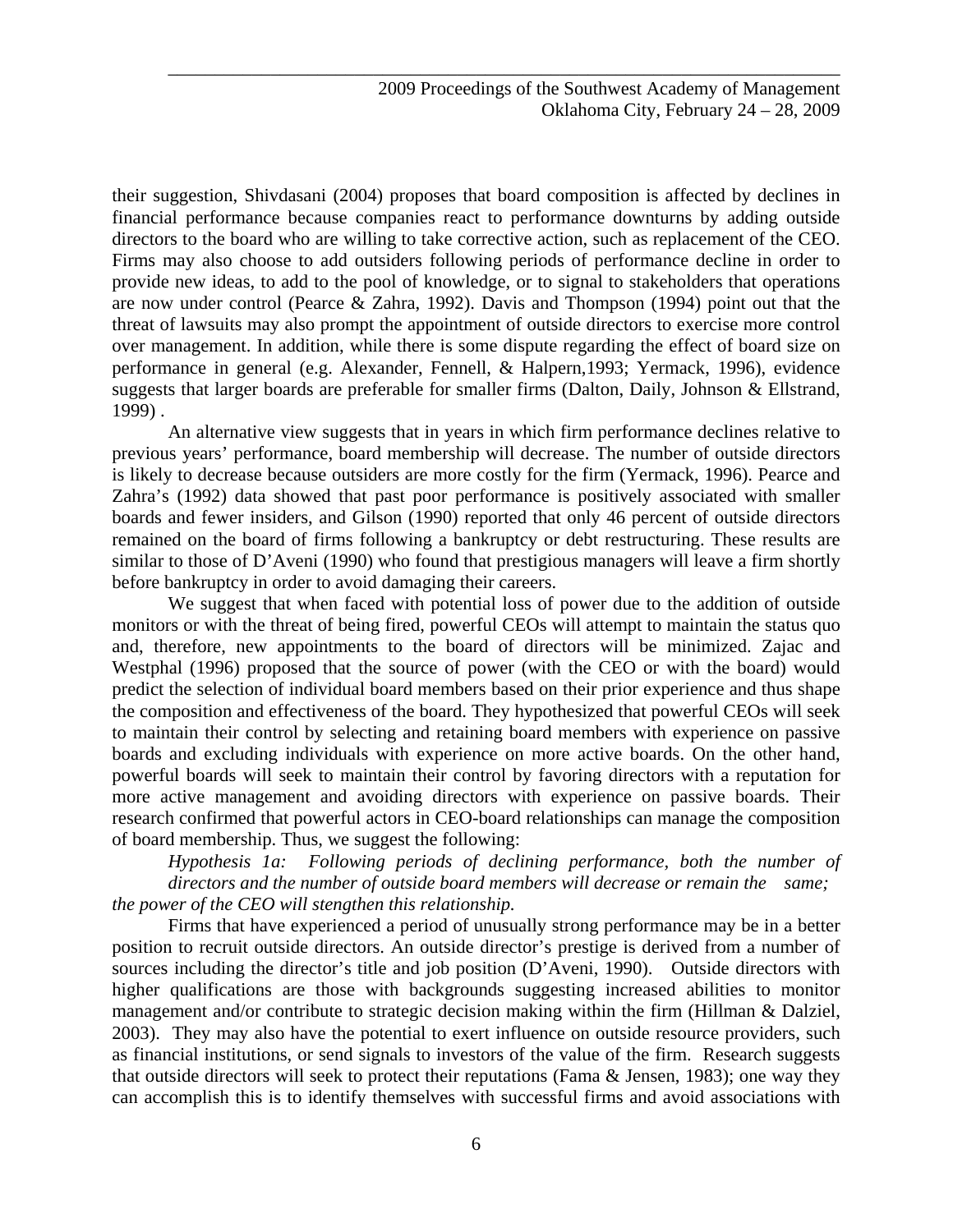firms that could damage their reputations. Companies may use the prestigious reputation of directors to the firm's advantage. For instance, Certo, Dailey and Dalton (2001) found that high status directors can send a signal of firm legitimacy and future success in initial public offering firms. Conversely, individuals will avoid serving as directors for poorly performing firms because of the potential stigma that could be transferred to the directors, thus causing their own reputations to suffer (Lester, 2008). Thus, consistent with our previous hypothesis, we posit that:

 *Hypothesis 1b: Following periods of improving performance, the size of the board will increase with prestigious outside directors added to the board.* 

\_\_\_\_\_\_\_\_\_\_\_\_\_\_\_\_\_\_\_\_\_\_\_\_\_\_\_\_\_\_\_\_\_\_\_\_\_\_\_\_\_\_\_\_\_\_\_\_\_\_\_\_\_\_\_\_\_\_\_\_\_\_\_\_\_\_\_\_\_\_\_\_

#### **Firm Performance and Duality**

 Finkelstein and D'Aveni (1994) posit that vigilant boards will prefer the CEO and chair position be separate in periods of good performance for several reasons. First, good performance increases CEO power and creates organizational slack, both of which lead to undesirable governance consequences such as entrenchment and opportunistic behaviors; second, in periods of good performance there is no need to create managerial efficiency through duality; finally, the board is less likely to remove a CEO after periods of good performance, with the increased potential for CEO entrenchment. In contrast, they argue that duality is preferable after periods of poor performance to convey a sense of unity of command and strong leadership. In times of financial distress, combining the roles may be preferable to enable the CEO to make critical decisions affecting the future of the organization (Harris & Helfat, 1998).

The relationship between performance and an independent chairperson is supported by Rechner and Dalton's (1991) findings which showed a strong difference in three accounting measures of performance between firms with independent structures and those with CEO duality. These results confirmed the hypotheses that firms with separate CEO and chair positions will consistently outperform firms with dual structures. Conversely, Boyd's (1995) research supports the conjecture that in times of uncertainty, characterized by low munificence or high complexity environments, the combined structure will be more effective. Boyd (1995) suggested that a resource scarce environment, such as is likely to exist following a decline in performance by the firm, may lead to duality so that the power in the firm can be consolidated for a faster, more unified response to the poor conditions.

 *Hypothesis 2a: Following periods of Improving performance CEO and chair position will be separate.* 

When performance of the firm has been unusually poor, the board has several options available to it in regard to the CEO's status. The board may choose to do nothing; it may choose to demote the CEO in some fashion as a penalty for the firm's poor performance; or the board may choose to fire the current CEO and appoint someone new to the position. Evidence exists that the stronger the board, the more likely that it will take serious action such as CEO dismissal if they are not satisfied with firm performance (Bhagat, Carey & Elson, 1999; Weisbach, 1988). In the case of stronger boards, directors are more likely to prefer separate CEO and Chair positions because duality represents less separation between management and control (Fama & Jensen, 1983) and can lead to CEO entrenchment (Mallette & Fowler, 1992). Thus we propose the following alternative hypothesis: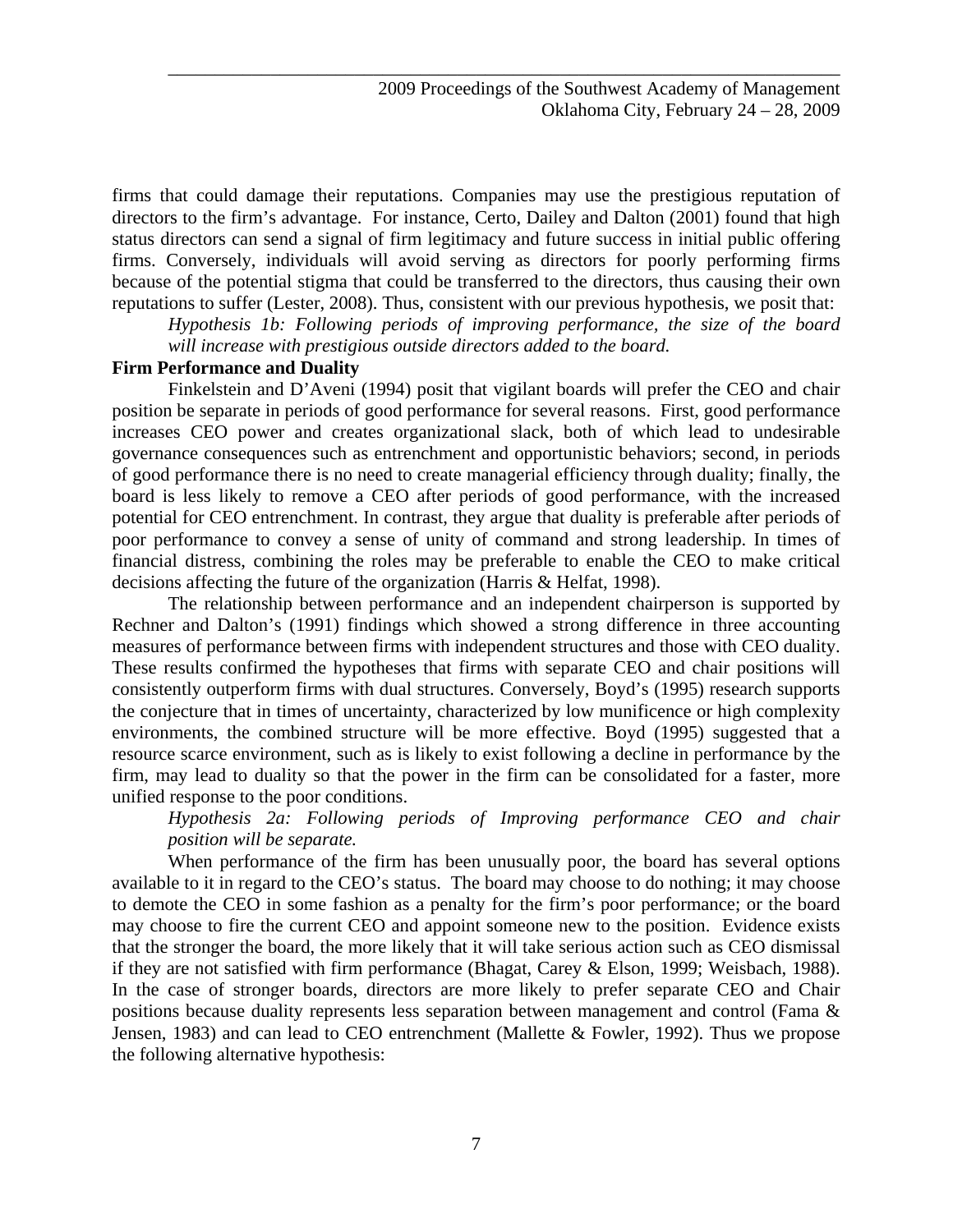*Hypothesis 2b: CEO and chair position will be separate following periods of declining performance; this relationship will be stronger where there is a high percentage of outsiders on the board.* 

\_\_\_\_\_\_\_\_\_\_\_\_\_\_\_\_\_\_\_\_\_\_\_\_\_\_\_\_\_\_\_\_\_\_\_\_\_\_\_\_\_\_\_\_\_\_\_\_\_\_\_\_\_\_\_\_\_\_\_\_\_\_\_\_\_\_\_\_\_\_\_\_

### **Firm Performance and CEO Incentives**

 Executive compensation has come to be viewed as an internal corporate governance mechanism (Bilimoria, 1997; Finkelstein & Boyd, 1998). Neoclassical economists claim that because the objective of the firm is to maximize profits, executive compensation must be tied to firm profitability (Lewellen & Huntsman, 1970). Agency theorists emphasize that executive compensation can function to align managers' interests with those of shareholders through the use of incentives (Shleifer & Vishny, 1997). In contrast, if executive pay is shielded from performance risk, there is little incentive for the executive to pursue risky, but potentially profitable, strategic alternatives (Hill & Snell, 1989). Thus, incentive pay regulates managerial action in the absence of direct supervision (Wiseman & Gomez-Mejia, 1998).

Incentives to CEOs are typically divided into short-term and long-term, with short-term awards based on meeting annual organizational performance targets (Ellig, 2002). Based on research showing that managers tend to prefer accounting based performance measures while principals would rather use market based measures, Wiseman & Gomez Mejia (1998) theorized that the use of accounting based measures would increase managerial expectations of achieving performance goals. Applying their model and assuming that CEO compensation, to the extent that it is performance based, will be higher following periods of good performance, we propose the following:

 *Hypothesis 3: Following periods of improved performance, the CEO's annual bonus will be increased; the increase will be higher when performance is measured by accounting measures.* 

 While agency theory suggests that contingent compensation has a desirable motivational property to engage in activities that will maximize profits, researchers also point out its negative effect in causing managers to bear a disproportionate share of firm risk, leading to risk reducing behavior that is contrary to shareholder interests (Bloom & Milkovich, 1998; Sundaramurthy, Rhodes & Rechner, 2005). This problem is exacerbated when incentive pay includes stock options or restricted stock. Long-term awards that are tied to equity have less value when share price declines, thus reducing the executive's overall compensation. Share price volatility also reduces the ability to make any accurate predictions about future value (Eisenmann, 2002). Given that managers prefer stable, risk-free income (Gray & Cannella, 1997), incentive pay consisting of equities would be least desirable in unstable or uncertain environments. Examining a sample of initial public offering firms, Beatty and Zajac (1994) found that riskier firms were less likely to include stock options in their executive's pay.

The power and influence of the CEO is well-recognized; as Harrison, Torres and Kukalis (1988) noted, much of the CEO's power may lie simply is his role as CEO. As CEOs become more powerful, they are able to entrench themselves in the formal positions of authority and increase their control of the corporation over time (Salancik & Pfeffer, 1977). Thus research has focused on the influence of the CEO on his compensation. For example, Hambrick and Finkelstein (1995) suggested that in managerial firms, where CEO power is not curbed by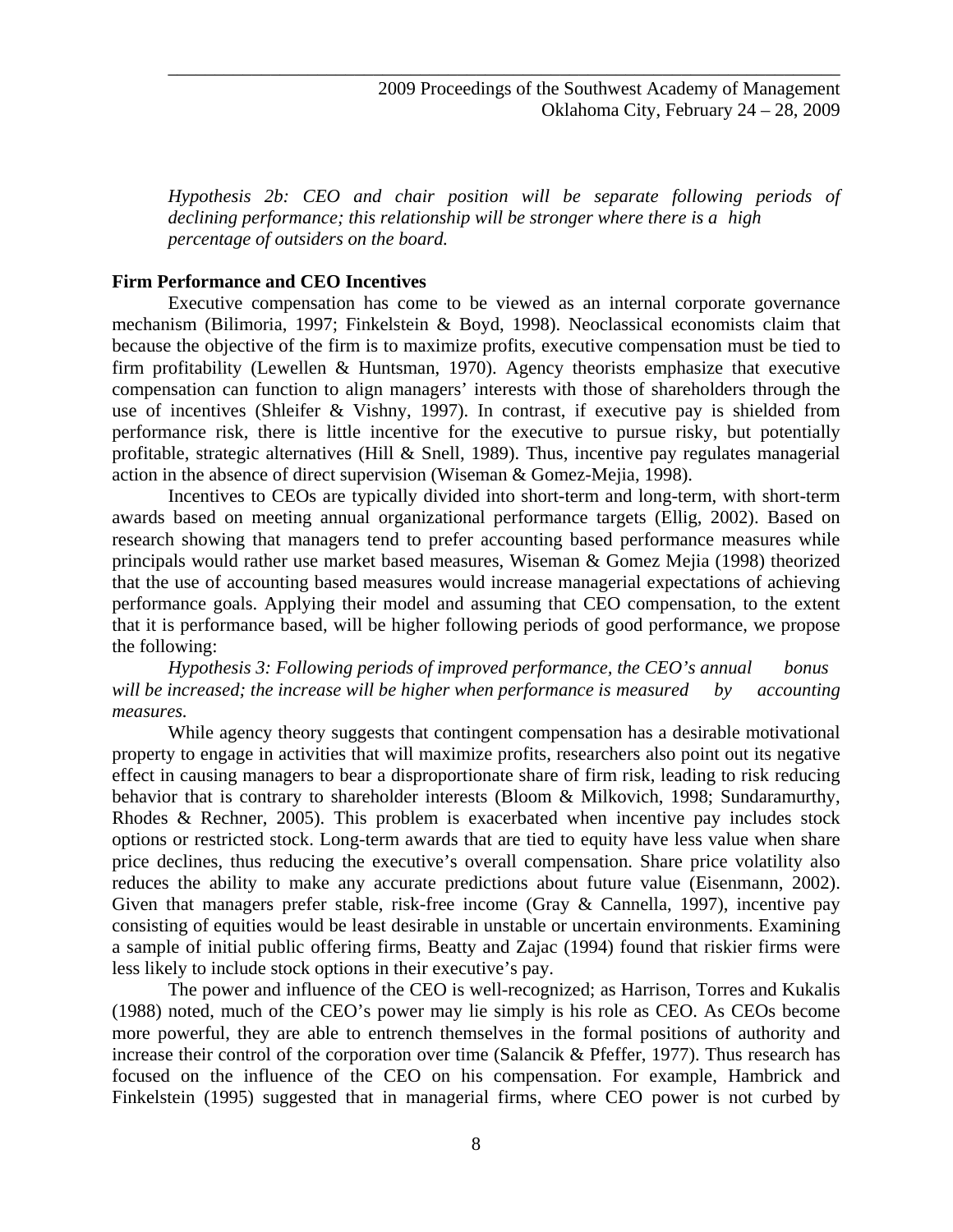outside investors, CEO pay increase were more likely. Westphal and Zajac (1994) found that CEO influence was positively related to compensation and negatively related to the implementation of long-term incentive plans. CEO compensation was also found to be related to institutionalized sources of power, such as tenure or a dual structure (Elhagrasey, Harrison  $\&$ Buchholz, 1998). Accordingly we hypothesize:

\_\_\_\_\_\_\_\_\_\_\_\_\_\_\_\_\_\_\_\_\_\_\_\_\_\_\_\_\_\_\_\_\_\_\_\_\_\_\_\_\_\_\_\_\_\_\_\_\_\_\_\_\_\_\_\_\_\_\_\_\_\_\_\_\_\_\_\_\_\_\_\_

 *Hypothesis 4: Following periods of declining performance, the inclusion of stock options and stock grants to the CEO compensation package will decrease; the relationship will be more pronounced where CEO power is high.* 

#### **Firm Performance and Committee Membership**

 While Sarbanes-Oxley does not require an accountant to sit on the audit committee, it does require the committee to include a financial expert. To satisfy this requirement companies will want to attract an accountant or CFO to the board due to the likely favorable market reaction of such an appointment (DeFond, Hann & Hu, 2005). However, the pool of available accountants is limited (McGee, 2005), and many qualified candidates may be reluctant to serve on boards for risk of being sued (Beresford, 2005). As a result, the ability to attract directors with accounting expertise will depend, in part, on the financial soundness of the company. In addition, nominating an accounting expert to the board, and most likely, to the audit committee, signals that the firm is concerned with avoiding fraud and placed high importance on the role of the audit committee. Conversely, shareholders of firms with past performance losses are less likely to demand a high level of scrutiny of the firm's finances and thus will be less concerned with the caliber of the audit committee membership (Klein, 2002).

 *Hypothesis 5: Following periods of increasing performance, there will likely be an accounting expert on the board's audit committee.* 

#### **Sample**

#### **METHODS AND RESULTS**

 Most of the extant literature on governance focuses on large U.S. companies. Governance in mid-sized corporations has been largely understudied, although it is garnering increased attention (e.g., Gabrielsson & Huse, 2002; Gabrielsson & Winlund, 2000). Lynall, Golden and Hillman (2003) contend that boards formed early in the firm's life cycle are apt to set the tone for future boards of directors. If this is the case, choices of directors at this time are decisions that are of substantial importance for the future of the firm. Medium-sized companies face some disadvantages compared to their larger corporate counterparts in that they are often not considered as competitive or resourceful and may not, therefore, receive fair treatment when it comes to access to capital, for instance (Castaldi & Wortman, 1984). Borch and Huse (1993) agree. They must consider how to best make strategic decisions in competitive environments such as exist today and such firms "seldom have the economic or political power to control their environment" (1993: 23).

 Mace (1986) identified the board of directors as an under-utilized resource that could supplement limited managerial knowledge and experience in the smaller enterprise (also see Jain & Gumpert, 1980). Borch and Huse (1993) point to the ability of directors to become more involved in the strategic decision making of smaller companies due to the lack of complexity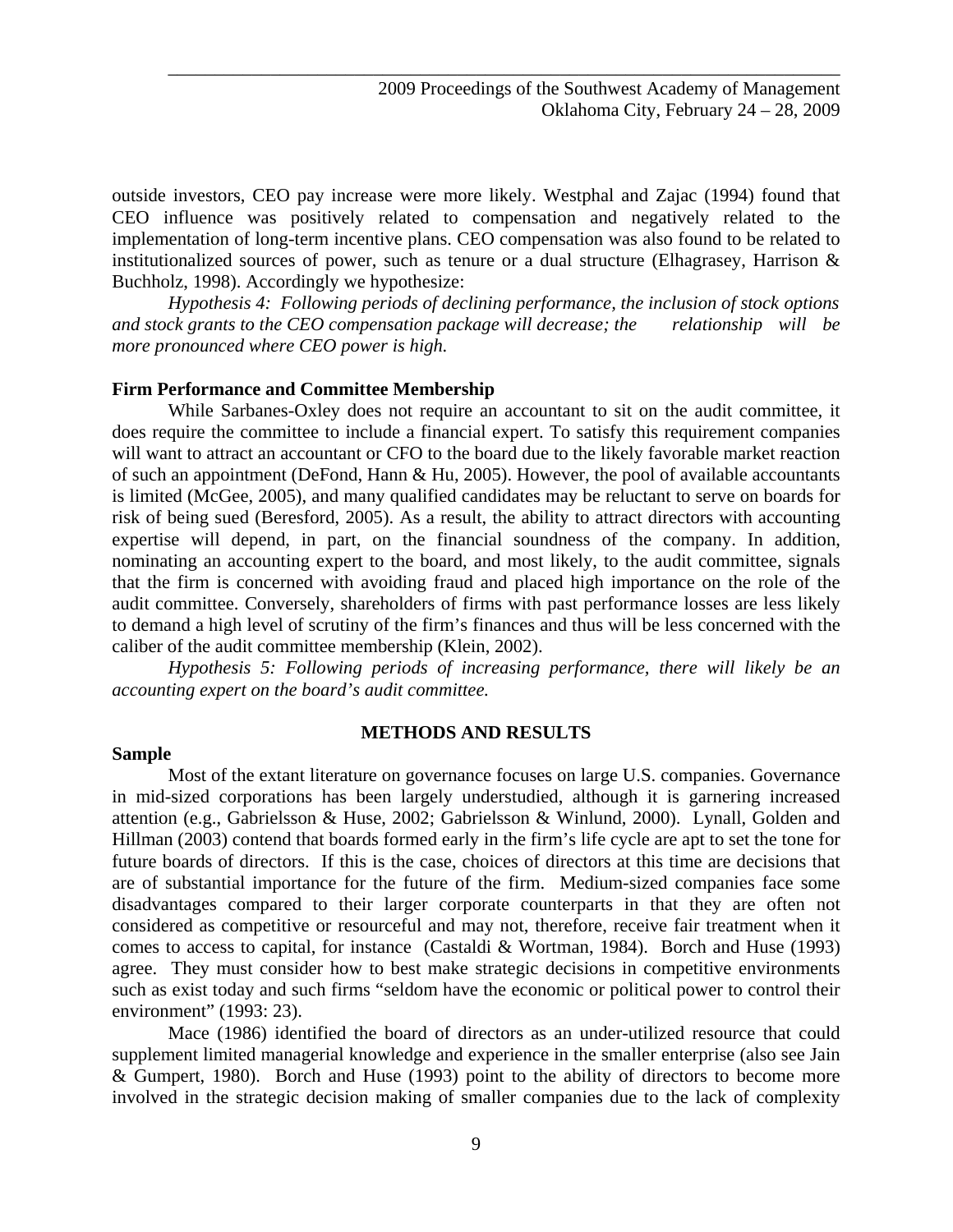compared to the typical large corporation. Directors can also be of particular assistance for such companies in that they can bring social network connections to firms that reduce the transactions costs of doing business that are apt to be higher when firms are smaller and lack the reputation of the large firm (George, Wood & Kahn, 2001). Castaldi and Wortman (1984) and Jain and Gumpert (1980) note the problems inherent in medium-sized companies' ability to recruit the desired directorial talent. In light of the reforms of Sarbanes-Oxley, demand for well qualified directors has only made this difficulty greater. In this sense, we offer here a conservative test of our hypotheses, in that medium-sized corporations are likely to face more challenges in finding the types of directors we predict.

\_\_\_\_\_\_\_\_\_\_\_\_\_\_\_\_\_\_\_\_\_\_\_\_\_\_\_\_\_\_\_\_\_\_\_\_\_\_\_\_\_\_\_\_\_\_\_\_\_\_\_\_\_\_\_\_\_\_\_\_\_\_\_\_\_\_\_\_\_\_\_\_

We selected a sample of 120 companies listed on the NASDAQ. This sample stemmed from a larger random sample of corporations used to test governance theory. While there are some fairly large companies listed on this exchange, for the most part, companies traded on the NASDAQ represent firms much smaller, based on sales, than those of the Fortune 1000. We found that the averages sales for our sample population was approximately \$1.4 billion. According to CNN.money.com, 2007 revenue for the smallest firm in the Fortune 1000 was \$1.6 billion. Thus, it appeared that our sample represented a reasonable sample of small to mid-sized firms. After eliminating several firms for missing or incomplete data, our study covered 90 companies.

## **Variables and Analyses**

In each of our models, improvements or declines in performance are the main predictor variables. When selecting the appropriate performance variables, we note that many measurements of performance have been used in the governance literature and it is generally recognized that no one measure is universally ideal (Cameron, 1986; Venkatraman & Ramanujam, 1986). We follow a traditional approach in using both accounting measures (ROA and ROE) and market measures (returns to shareholders and P/E ratios) (Hoskisson, Hitt, Johnson & Moesel, 1993). Specifically, we examine whether the change in these measures from one three-year period (2000-2002) to the following (2003-2005), determined using a difference score, will have the predicted effects on board composition and structure and CEO incentives.

Moderating variables include CEO power and the percentage of outsiders on the board. CEO power was measured by a composite variable taking into account both CEO tenure and the percentage of the board appointed by the CEO. CEO tenure is predictive of power because the CEO's influence over firm operations increases as his years of tenure increase and the CEO becomes better able to control governance decisions due to their leadership position (Wright, Kroll & Elenkov, 2002). As noted by Ocasio (1994), longer tenure leads to increased legitimacy of the CEOs authority and ability to maintain power. While CEO tenure is correlated with the number of board members appointed by the CEO, directors who are appointed by the CEO are like to feel an obligation to the CEO (Boeker, 1992; Wade, O'Reilly & Chandratat, 1990), thereby enhancing the CEO's power even if tenure is not relatively long.

The percentage of outsiders was measured by the number of non-employee or former employee directors divided by the total number of directors.

Control variables were included to account for institutional ownership, firm size, and actual performance. The percentage of shares owned by institutional or large blocks of shareholders was added as a control variable as external owners apply pressure on CEOs to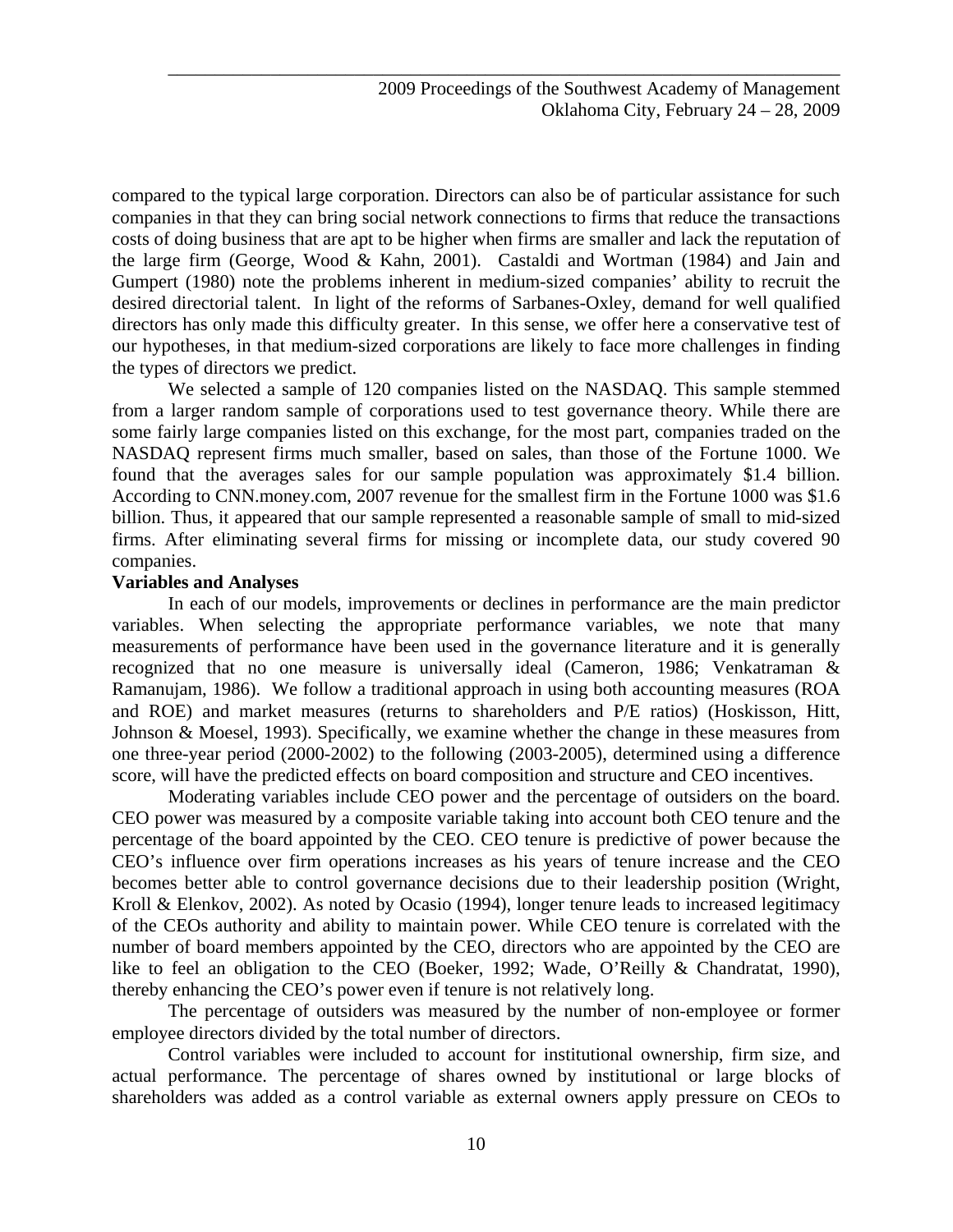appoint independent board members (Huse, 2000). Firm size, operationalized as the log of sales in thousands of dollars, was also added as a control variable as board structure and CEO compensation are often related to firm size.

\_\_\_\_\_\_\_\_\_\_\_\_\_\_\_\_\_\_\_\_\_\_\_\_\_\_\_\_\_\_\_\_\_\_\_\_\_\_\_\_\_\_\_\_\_\_\_\_\_\_\_\_\_\_\_\_\_\_\_\_\_\_\_\_\_\_\_\_\_\_\_\_

Several models were estimated for each of the hypotheses using both general linear regression and logit regression analyses, depending on the nature of the dependent variables, which are more fully described with respect to each model. Partial summary statistics and correlat[i](#page-21-0)on tables for Hypotheses 1 and 4, which were supported, are provided in Tables 1 and  $2^i$ .

|                                | Mean       | Std. Deviation |
|--------------------------------|------------|----------------|
| Change in Number of Directors  | $-.2335$   | 1.8918         |
| Change in Number of Outsiders  | $-.5730$   | 1.9001         |
| Option Grant (no. of shares)   | 823.4      | 2027.56        |
| Return on Equity               | $-13.1452$ | 65.70340       |
| Change in Return on Equity     | 20.6458    | 148.64920      |
| Market Return                  | 65.431     | 205.432        |
| PE Ratio                       | 13.437     | 61.963         |
| Log Sales                      | 5.2616     | .90678         |
| Percentage of Outsiders        | .7476      | .17254         |
| Salary (000s)                  | 448.303    | 233.850        |
| Bonus $(000s)$                 | 500.697    | 918,96         |
| Stock (000s)                   | 408.315    | 1092.709       |
| Option Grant in Prior Year     | 741.6      | 1237.86        |
| <b>CEO</b> Power               | 10.4072    | 9.35563        |
| <b>Institutional Ownership</b> | .2456      | .18190         |

Table 1: Summary Statistics

Hypothesis 1a predicted that declines in performance would result in a decrease in the number of directors and a decrease in the number of outside directors. Two models were estimated using linear regression, using the number of directors and the number of outside directors as the dependent variables. Negative change to market return predicted both a decrease in the overall number of directors and a decreased in the number of outsiders. However, this relationship is less likely to occur in larger boards with more outsiders. Market return was marginally significant and positive with respect to a decrease in the total number of directors, but was no longer significant when CEO power interaction variable was added. However the Change in Market Return coefficient remained significantly negative at  $p<.001$  suggesting that CEO power has little effect on the decrease in number of directors following a decline in performance. Significant results for all estimated models are reported in Table 3.

Insert Table 3 about here.

In Model 2, when interaction variable for CEO power was added, the Change in the PE ratio became significant suggesting that CEO power moderates the relationship between outside directors and performance; more powerful CEOs are able to reduce the number of outsiders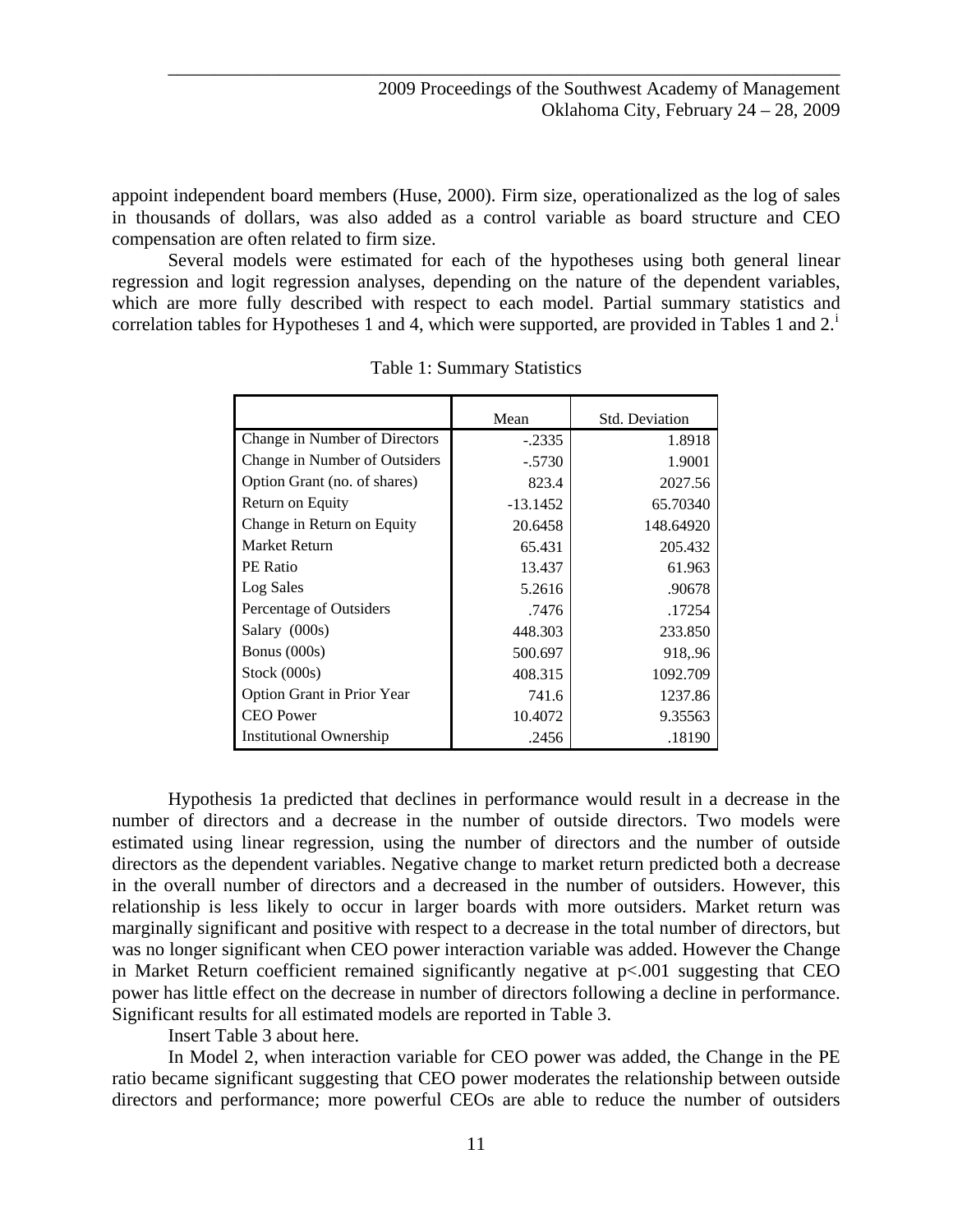following periods of performance decline. The coefficient remained significant on the Change in Market return with or without CEO power interaction variable. Thus there was partial support for Hypotheses 1a.

\_\_\_\_\_\_\_\_\_\_\_\_\_\_\_\_\_\_\_\_\_\_\_\_\_\_\_\_\_\_\_\_\_\_\_\_\_\_\_\_\_\_\_\_\_\_\_\_\_\_\_\_\_\_\_\_\_\_\_\_\_\_\_\_\_\_\_\_\_\_\_\_

To test hypotheses 1b, we relied on prior studies to characterize prestigious directors. Baysinger and Butler (1985) describe the instrumental component of the board as consisting of directors who provide more than monitoring of and advice to management. They are the lawyers, financiers, and consultants who are a source of managerial wisdom and can therefore assist in decision-making as well as provide links to resources outside the firm (Baysinger & Butler, 1985: 110). Similarly, in Hillman, Cannella, & Paetzold's (2000) typology of board functions, the role of support specialists would include lawyers and bankers who are able to provide specialized expertise. Accordingly, we set the dependent variable as the number of lawyers or directors with a financial connection on the board and estimated a model using ordinary regression; in a second model we estimated a logit model with whether or not a lawyer or financier is a member as the dichotomous dependent variable. In neither model were any of the performance variables significant. Therefore there was no support for Hypothesis 1b.

Hypotheses 2a and b were tested using logit regression with the dependent variable equal to 1 if the CEO and chair position was separate. None of the performance change variables were significantly related to CEO duality, although market return was significant at p<.05. Not surprisingly, CEO power was significant and negative in every model, suggesting that the more powerful the CEO, the less likely the CEO and chair position will be separate.

Hypothesis 3 and Hypothesis 4 were tested using ordinary regression. While previous improvements or declines in performance produced no significant effects on subsequent shortterm rewards, an increase in ROE was positively associated with stock option awards. In addition, both ROE and ROA were negatively related to the number of shares underlying options. Hypothesis 3 was not supported and Hypothesis 4 was partially supported.

Using logit regression to test Hypothesis 4, whether or not an accounting expert was a member of the audit committee following periods of improving performance, we found no significant relationships and thus no support for this conjecture.

# **DISCUSSION**

Hermalin and Weisbach (2003) point out that studies of boards of directors, such as those just mentioned, examine the relationship between boards of directors and subsequent firm performance, treating boards as if they were an exogenous variable. Many fewer studies examine predictors of board characteristics than the outcomes of board characteristics. Hermalin and Weisbach (2003) suggest that the study of factors that affect the characteristics of the board are also important to our understanding of firm governance and may more accurately reflect the positioning of board variables in our research models. In this paper, we study the effect of prior firm performance on changes in board characteristics and other governance structures.

The results suggest that performance effects on board composition are more dramatic when there has been an downward change in the firm's performance. None of the performance variables, both accounting and market, were in themselves predictive of a decline in the number of directors or outsiders on the board. However, when performance was measured as a change in performance over a three year period from the previous three-year period, the result was fewer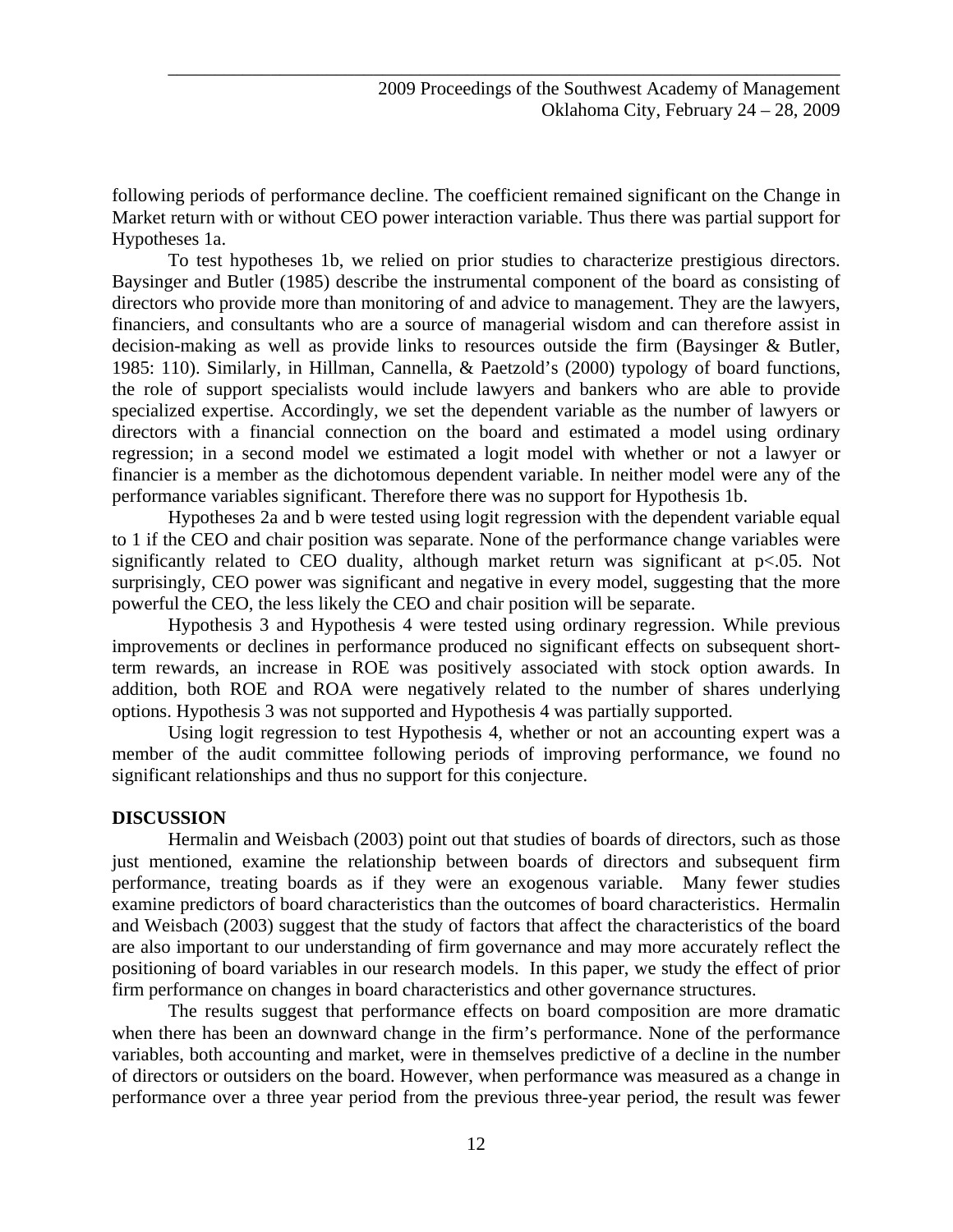board members, and fewer outsiders. One might argue that the overall size of boards has on average declined largely in response to governance experts' call for smaller, more dedicated boards. With respect to smaller firms, however, relatively larger boards are preferable (Dalton, Daily, Johnson & Ellstrand, 1999). Our results showing a negative relationship between the size of the board and a decline in board size suggests that larger boards are less inclined to reduce their board size even after periods of declining performance.

\_\_\_\_\_\_\_\_\_\_\_\_\_\_\_\_\_\_\_\_\_\_\_\_\_\_\_\_\_\_\_\_\_\_\_\_\_\_\_\_\_\_\_\_\_\_\_\_\_\_\_\_\_\_\_\_\_\_\_\_\_\_\_\_\_\_\_\_\_\_\_\_

Other predictions of our hypotheses were not demonstrated. Neither the presence of a prestigious director or an accounting expert on the audit committee seems to be influenced by previous performance. In the former case, it may be that our measures of prestige do not take into account all of the facets of member reputation. Previous studies have included the number of other board seats held by the director and the member's equity ownership as indicia of status (Udueni, 1999). In the latter case, while, as hypothesized, accounting experts may prefer to hold membership on boards of financially sound firms, companies experiencing declines in performance may seek out financial experts to assist in turning the company around.

Lack of support for either Hypothesis 2a or 2b suggests that phenomena underlying the explanation for both propositions may be present. In some cases, improving performance negates the need for CEO duality while in other cases, the CEO is rewarded for performance gains by promotion to board chair. The strong relationship between tenure and CEO duality suggests that CEO power may be a more compelling determinant of board structure.

Results for the relationship between performance and CEO compensation were also mixed. Neither accounting nor market performance appeared to be significantly related with the CEO's annual bonus. Lack of support for this hypothesis was somewhat surprising as bonuses are typically based on meeting short-term financial targets. In contrast, improvements in performance as measured by ROE were positively related to stock option grants, suggesting that CEOs may be more willing to accept long-term risk if they perceive that their companies' futures hold promise.

Overall, our findings continue to follow the pattern established by prior studies: the relationship between performance and individual governance practices is weak, at best, regardless of the causality. With respect to board composition, social capital and network influences may be a much more important determinant of board membership than monitoring concerns. While agency theory offers a primarily economic explanation of board appointments and suggests that performance should be the ultimate dynamic in board composition, lack of empirical support suggests directors are selected based on social ties to the management team (Westphal, 1999) or have common associations within the same social group (Galaskiewicz & Wasserman, 1981; Useem, 1980).

The relatively small size of the sample and focus on SMES may also explain the absence of support for our hypotheses. Future studies expanding both the scope of the research as well as tailoring both the performance and governance variables to match the characteristics of smaller companies. Despite these limitations, our study contributes to the extant literature in that it suggests that the results of large-corporation studies may apply in the same way to small and mid-size firms.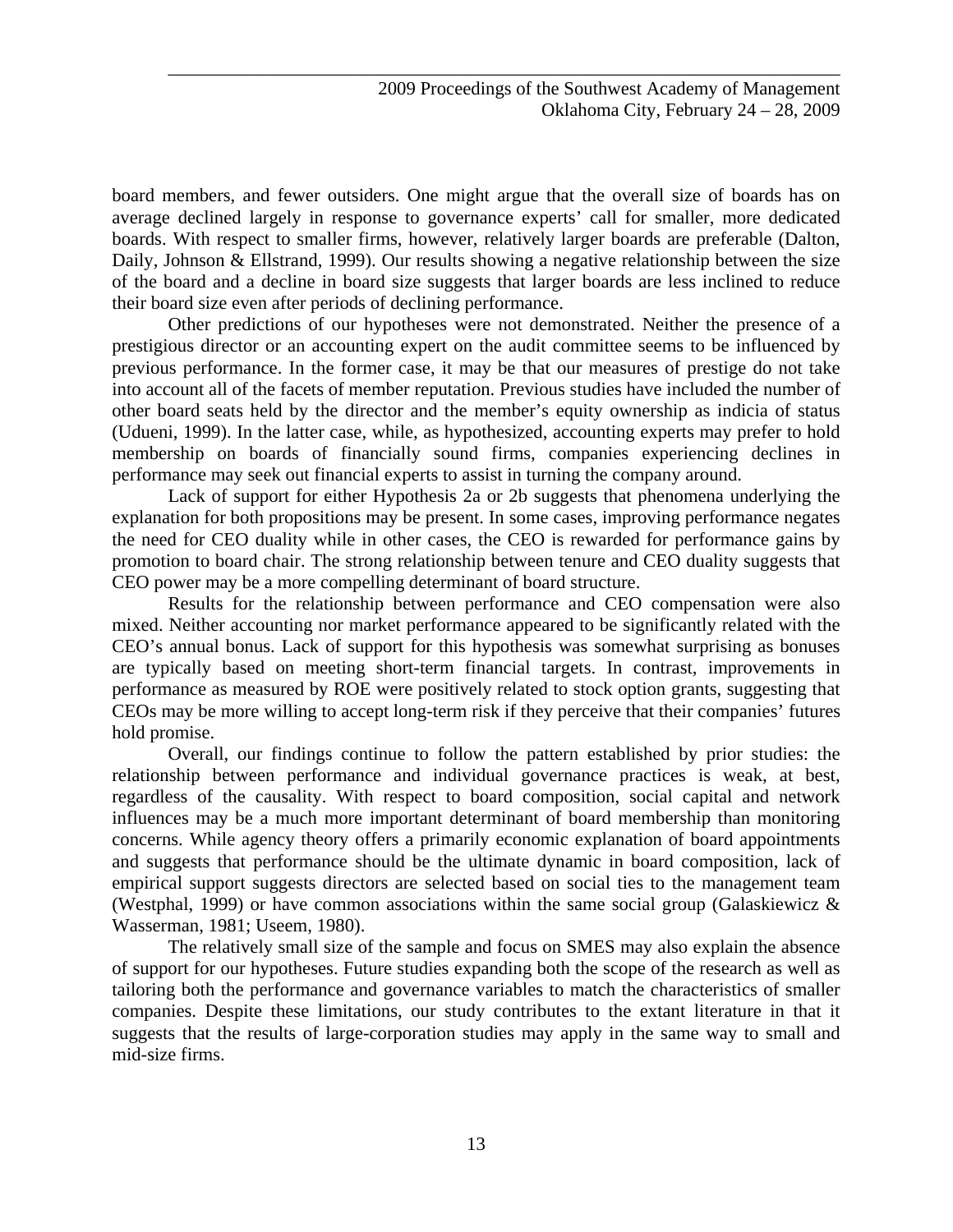#### REFERENCES

- Alexander, J. A. Fennell, M. L., & Halpern, M. T. 1993. Leadership instability in hospitals: the influence of board-CEO relations and organizational growth and decline. *Administrative Science Quarterly*, 38: 74-99.
- Barkema, H. G., & Gomez-Mejia, L. R. 1998. Managerial compensation and firm performance: A general research framework. *Academy of Management Journal*, 41: 135-145.
- Baum, C. L., Sarver, L., & Strickland, T. 2004. EVA, MVA and CEO compensation: Further evidence. *American Business Review*, 22(2): 82-87.
- Baysinger, B. D., & Butler, H. N. 1985. Corporate governance and the board of directors: Performance effects of changes in board composition. *Journal of Law, Economics & Organization*, 1: 101-125.
- Baysinger, B. D., & Hoskisson, R. E. 1990. The composition of board of directors and strategic control: Effect on corporate strategy. *Academy of Management Review*, 15: 72-87.
- Beatty, R. P., & Zajac, E. J. 1994. Managerial incentives, monitoring, and risk bearing: A study of executive compensation, ownership, and board structure in initial public offerings. *Administrative Science Quarterly*, 39: 313-335.
- Belliveau, M. A., O'Reilly, C. A. III, & Wade, J. B. 1996. Social capital at the top: Effects of social similarity and status on CEO compensation. *Academy of Management Journal*, 39: 1568-1593.
- Beresford, D. R. 2005. Take a seat in the boardroom. *Journal of Accountancy*, 200(4): 104-107.
- Bhagat, S., Carey, D. C., & Elson, C. M. 1999. Director ownership, corporate performance, and management turnover. *Corporate Governance Advisor*, 7(5): 10-12.
- Bilimoria, D. 1997. Perspectives on corporate control: Implications for CEO compensation. *Human Relations*, 50: 829-858.
- Bloom, M. & Milkovich, G.1998 Relationships among risk, incentive pay, and organizational performance. *Academy of Management Journal,* 41(3): 283-297.
- Boeker, W. 1992. Power and managerial dismissal: Scapegoating at the top. *Administrative Science Quarterly*, 37: 400-421.
- Borch, O.J. & Huse, M. 1993. Informal strategic networks and the board of directors. *Entrepreneurship: Theory & Practice*, Fall: 23-36
- Borokhovich, K., Parrino, R., & Trapani, T. 1996. Outside directors and CEO selection. *Journal of Financial and Qualitative Analysis*, 31: 337-355.
- Boyd, F. K. 1994. Board control and CEO compensation. *Strategic Management Journal*, 15: 335-344.
- Boyd, B. K. 1995. CEO duality and firm performance: A contingency model. *Strategic*  Management *Journal*, 16: 301-312.
- Bradley, N. 2004. Corporate governance scoring and the link between corporate governance and performance indicators: In search of the Holy Grail. *Corporate Governance: An International Review*, 12: 8-10.
- Brickley, J. A., Coles, J. L., & Terry, R. L. 1994. Outside directors and the adoption of poison pills. *Journal of Financial Economics*, 35: 371-390.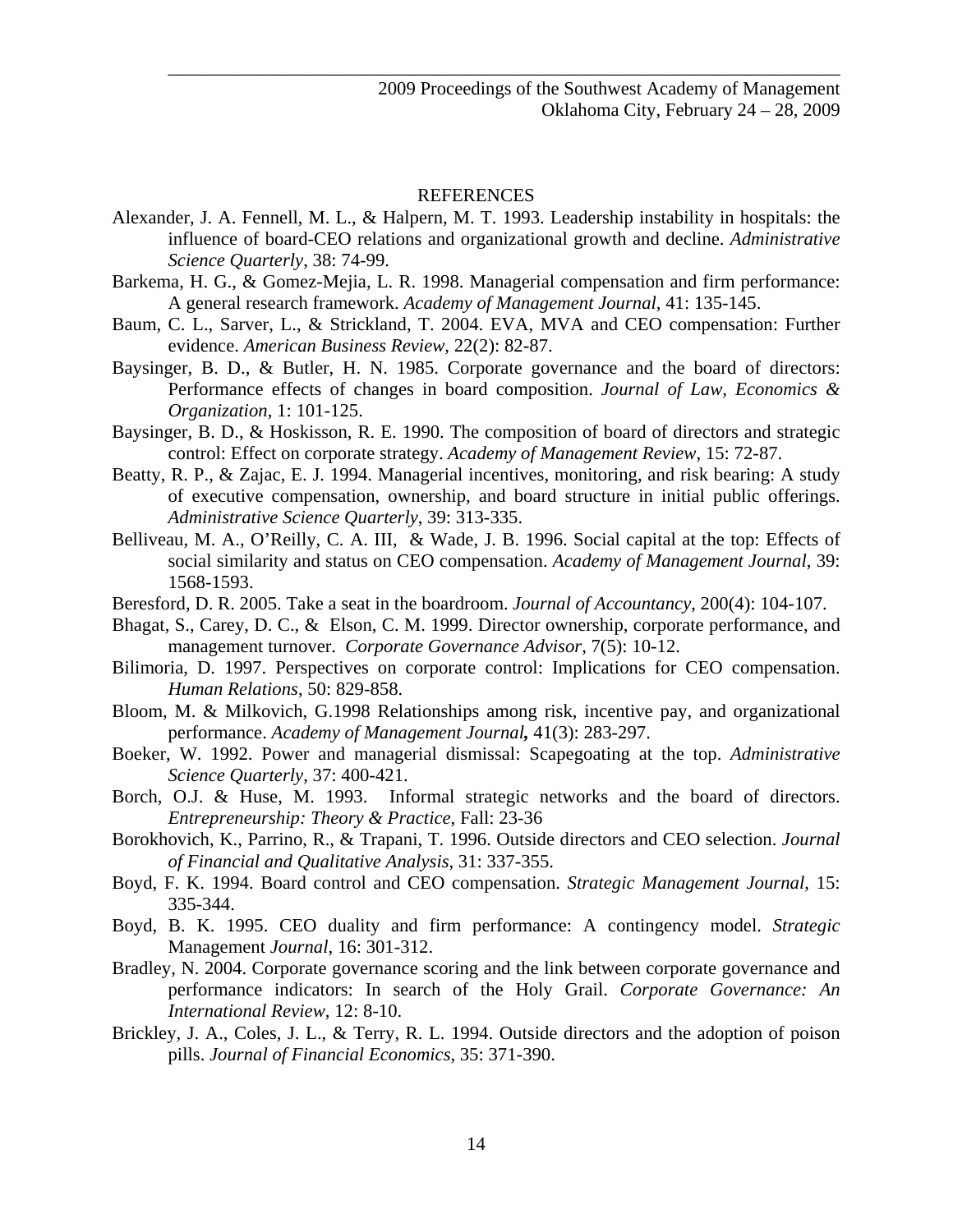Buchholtz, A.K. & Ribbens, B.A. 1004. Chief executive officers in takeover resistance: Effects of CEO incentives and individual characteristics. Academy of Management Journal, 37: 554-579.

- Cameron, K.S. 1986. Effectiveness as paradox: Consensus and conflict in conceptions of organizational effectiveness. *Management Science*, 32: 539-554.
- Castaldi, R. & Wortman, Jr. M.S. 1984. Board of directors in small corporations: An untapped resource. *American Journal of Small Business*, 9: 1-10.
- Certo**,** S. T., Daily, C. M., & Dalton, D. R. 2001. Signaling firm value through board structure: An investigation of initial public offerings. *Entrepreneurship: Theory & Practice*, 26: 33-50.
- Conyon, M. J., & Peck, S. I. 1998. Board control, remuneration committees, and top management compensation. *Academy of Management Journal*, 41: 146-157.
- Crystal. G. 1991. *In search of excess: The overcompensation of American executives*. New York: W.W. Norton & Co.
- Daily, C. M., Johnson, J. L., Ellstrand, A. E., & Dalton, D. R. 1998. Compensation committee composition as a determinant of CEO compensation. *Academy of Management Journal*, 41: 209-220.
- Dalton, D. R., Daily, C. M., Certo, S. T., & Roengpitya, R. 2003. Meta-analysis of financial performance and equity: Fusion or confusion. *Academy of Management Journal*, 46: 13- 26.
- Dalton, D. R., Daily, C. M., Ellstrand, A. E. & Johnson, J. L. 1998. Meta-analytic review of board composition, leadership structure, and financial performance. *Strategic Management Journal*, 19: 269-290.
- Dalton, D. R., Daily, C. M., Johnson, J. L., & Ellstrand, A. E. 1999. Number of directors and financial performance: A meta analysis. *Academy of Management Journal*, 42: 674-686.
- D'Aveni, R. A. 1990. Top managerial prestige and organizational bankruptcy. *Organization Science*, 1: 121-142.
- Davis, G. F., & Thompson, T. A. 1994. A social movement perspective on corporate control. *Administrative Science Quarterly*, 39: 141-173.
- DeFond, M. L., Hann, R. N. & Hu, X. 2005. Does the market value financial expertise on audit committees of boards of directors? *Journal of Accounting Research*, 43: 153-193.
- Eisnemann, T. R. 2002. The effects of CEO equity ownership and firm diversification on risk taking. *Strategic Management Journal*, 23: 513-534.
- Elhagrasey, G. M., Harrison, J. R., & Buchholz, R. A. 1998. Power and pay: The politics of CEO compensation. *Journal of Management and Governance*, 2: 309-332.
- Ellig, B. R. 2002. *The complete guide to executive compensation*. New York: McGraw-Hill.
- Elson, C. 2003. What's wrong with executive compensation? *Harvard Business Review*, 81(1): 68-77.
- Engel E. 2005. Discussion of: Does the market value financial expertise on audit committees of boards of directors. *Journal of Accounting Research* 42: 195–204
- Fama, E. F., & Jensen, M. C. 1983. Separation of ownership and control. *Journal of Law and Economics*, 26: 301-325.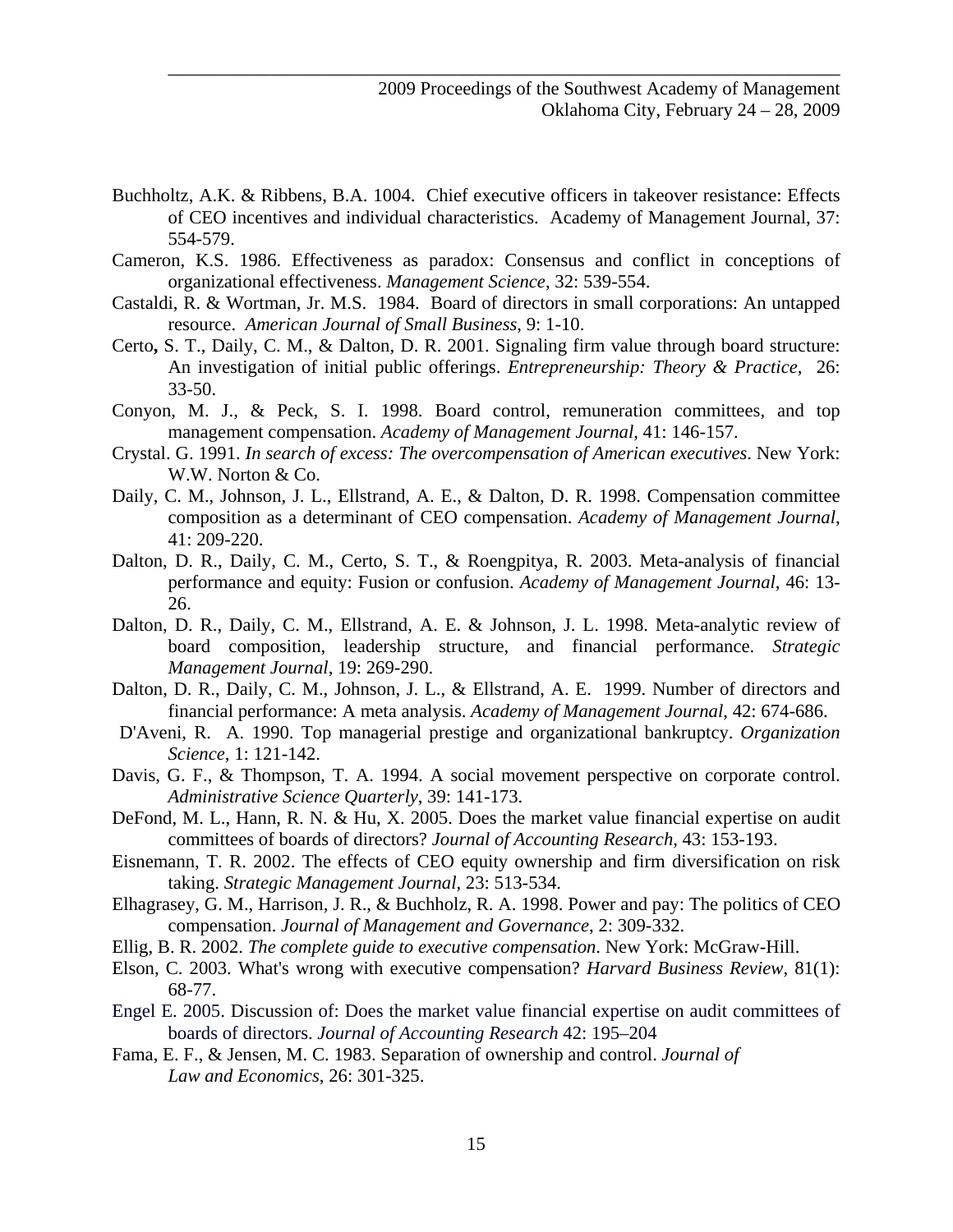Finkelstein, S., & Boyd, B. K. 1998. How much does the CEO matter? The role of managerial discretion in the setting of CEO compensation. *Academy of Management Journal*, 41: 179-199.

- Finkelstein, S. & D'Aveni, R. A. 1994. CEO duality as a double-edged sword: how boards of directors balance entrenchment avoidance and unity of command. *Academy of Management Journal*, 37: 1079-1108.
- Finkelstein, S., Hambrick, D. C. 1996. *Strategic leadership: Top executives and their effects on organizations*. St. Paul, MN: West Publishing Co.
- Fosberg, R. H. 1999. Leadership structure and CEO compensation*. American Business Review*, 17(1): 50-56.
- Fosberg, R. H., & Nelson, M. R. 1999. Leadership structure and firm performance*. International Review of Financial Analysis*, 8: 83-96.
- Gabrielsson, J., & Huse, M. 2002. the venture capitalist and the board of directors in SMEs: Roles and processes. Venture Capital, 4: 125-146.
- Gabrielsson, J., & Winlund, H. 2000. Board of directors in small and medium-sized industrial firms: Examining the effects of the board's working style on board performance. *Entrepreneurship & Regional Development*, 12: 311-330.
- Galaskiewicz, J., & Wasserman, S. 1981, A dynamic study of change in a regional corporate network. *American Journal of Sociology,* 46: 475-484.
- George, G., Wood, Jr., D.R. & Kahn, R. 2001. Networking strategies for boards: Implications for small and medium-sized enterprises. *Entrepreneurship & Regional Development*, 13: 269-285.
- Gilson, S. 1990. Bankruptcy, boards, banks, and blockholders Evidence on changes in corporate ownership and control when firms default. *Journal of Financial Economics*, 27: 355-387.
- Gompers, P. A., Ishii, J. L., & Metrick, A. 2003 Corporate governance and equity prices. Quarterly Journal of Economics, 118: 107-157.
- Goyal, V. & Park, C. 2002. Board leadership structure and CEO turnover. *Journal of Corporate Finance*, 8: 653-691.
- Gray, S. & Cannella, A. 1997. The role of risk in executive compensation. *Journal of Management,* 23(4): 517-540.
- Hambrick, D. C., & Finkelstein, S. 1995. The effects of ownership structure on conditions at the top: The case of CEO pay raises. *Strategic Management Journal*, 16: 175-193.
- Harris, D., & Helfat, C. E. 1998. CEO duality, succession, capabilities and agency theory: Commentary and research agenda. *Strategic Management Journal*, 19: 901-904.
- Harrison, J. R., Torres, D. L., & Kukalis, S. 1988. The changing of the guard: Turnover and structural change in the top-management positions. *Administrative Science Quarterly*, 33: 211-232.
- Hermalin, B. E., & Weisbach, M. S. 1988. The determinants of board composition. *Rand Journal of Economics*, 19: 589-606.
- Hermalin, B. E., & Weisbach, M. S. 2003. The board of directors as an endogenously determined institution: A survey of the economic literature. *Economic Policy Review*, 9: 7-26.
- Hill, C. W. L., & Snell, S. A. 1988. External control, corporate strategy, and firm performance in research-intensive industries. *Strategic Management Journal*, 9: 577-590.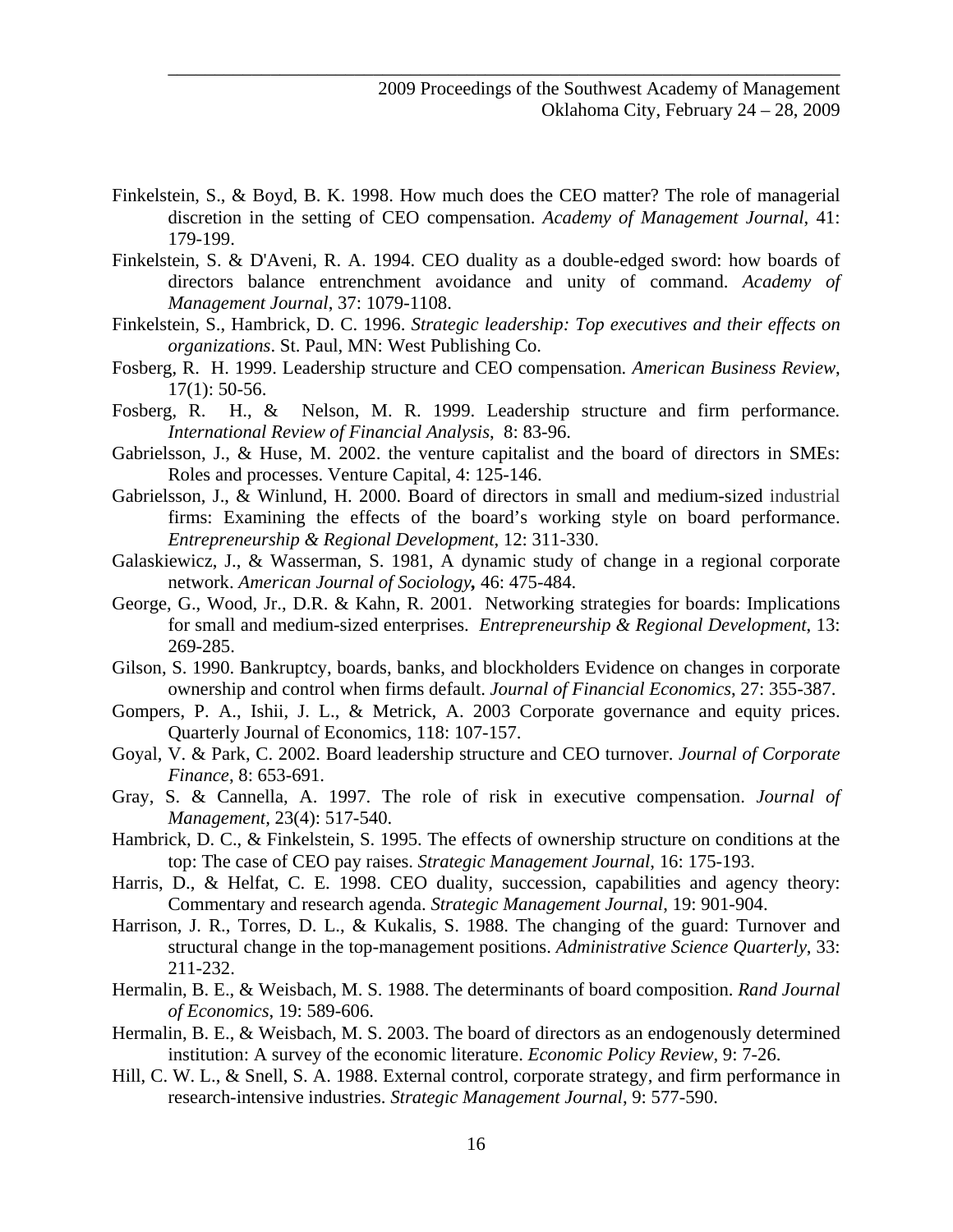Hill, C, W. L., & Snell, S. A. 1989. Effects of ownership structure and control on corporate productivity. *Academy of Management Journal*, 32: 25-46.

- Hillman, A. J., Cannella, A. A. Jr., & Paetzold, R. L. 2000. The resource dependence role of corporate directors: Strategic adaptation of board composition in response to environmental change. *Journal of Management Studies,* 37: 235-255.
- Hillman, A.J. & Dalziel, T. 2003. Boards of directors and firm performance: Integrating agency and resource dependence perspectives. *Academy of Management Review*, 28: 383-396.
- Hillman, A.J., Shropshire, C. & Cannella, Jr. A. A. 2007. Organizational predictors of women on corporate boards. *Academy of Management Journal*, 50: 941-952.
- Hoskisson, R. E., Hitt, M. A., Johnson, R. A., & Moesel, D. D. 1993. Construct validity of an objective (entropy) categorical measure of diversification strategy. *Strategic Management Journal*, 14: 215-235.
- Huse, M. 2000. Boards of directors in SMEs: A review and research agenda. Entrepreneurship *& Regional Development*, 12: 271-290.
- Jain, S.K. & Gumpert, D.E. 1980. Growing concerns: How small companies can best choose and involve outside directors. *Harvard Business Review*, July-August: 162-171.
- Jensen, M. C., & Murphy, K. J. 1990. Performance pay and top management incentives. *Journal of Political Economy*, 98: 225-264.
- Kerr, J., & Bettis, R. 1987. Boards of directors, top management compensation and shareholder returns. *Academy of Management Journal,* 30: 745-764.
- Kesner, I. R., Victor, B., & Lamont, B. T. 1986. Board composition and the commission of illegal acts: An investigation of Fortune 500 companies. *Academy of Management Journal*, 29: 789-799.
- Klein, A. 2002. Economic determinants of audit committee independence. *The Accounting Review*, 77: 435-452,
- Kosnik, R. D.1987. Greenmail: A study of board performance in corporate governance. *Administrative Science Quarterly*, 32, 163-185.
- Lester, R. L. 2008. Why say yes? Insights into an outside director's decision to serve. Unpublished Paper, Texas A&M University.
- Lewellen, W. G., & Huntsman, B. 1970. Managerial pay and corporate performance. *American Economic Review*, 60: 710-720.
- Lynall, M.D., Golden, B.R. & Hillman, A.J. 2003. Board composition from adolescence to maturity: A multitheoretic view. *Academy of Management Review*, 28: 416-431.
- Mace, M. L. 1986. *Directors, myth and reality*. Boston: Harvard Business School Press.
- Main, B. G., & Johnson, J. 1993. Remuneration committees and corporate governance. *Accounting and Business Research*, 23: 351-612.
- Main, B. G., O'Reilly, C. A., III, & Wade, J. 1995. The CEO, the board of directors, and executive compensation. *Industrial & Corporate Change*, 4: 293-332.
- Mallette, P. & Fowler, K. L. 1992. Effects of board composition and stock ownership on the adoption of "Poison Pills". *Academy of Management Journal*, 35: 1010-1035.
- McGee, S. 2005. The great American corporate director hunt. *Institutional Investor*, April, 1-7.
- Mehran**,** H. 1995. Executive compensation structure, ownership, and firm performance. *Journal of Financial Economics,* 38(2): 163-184.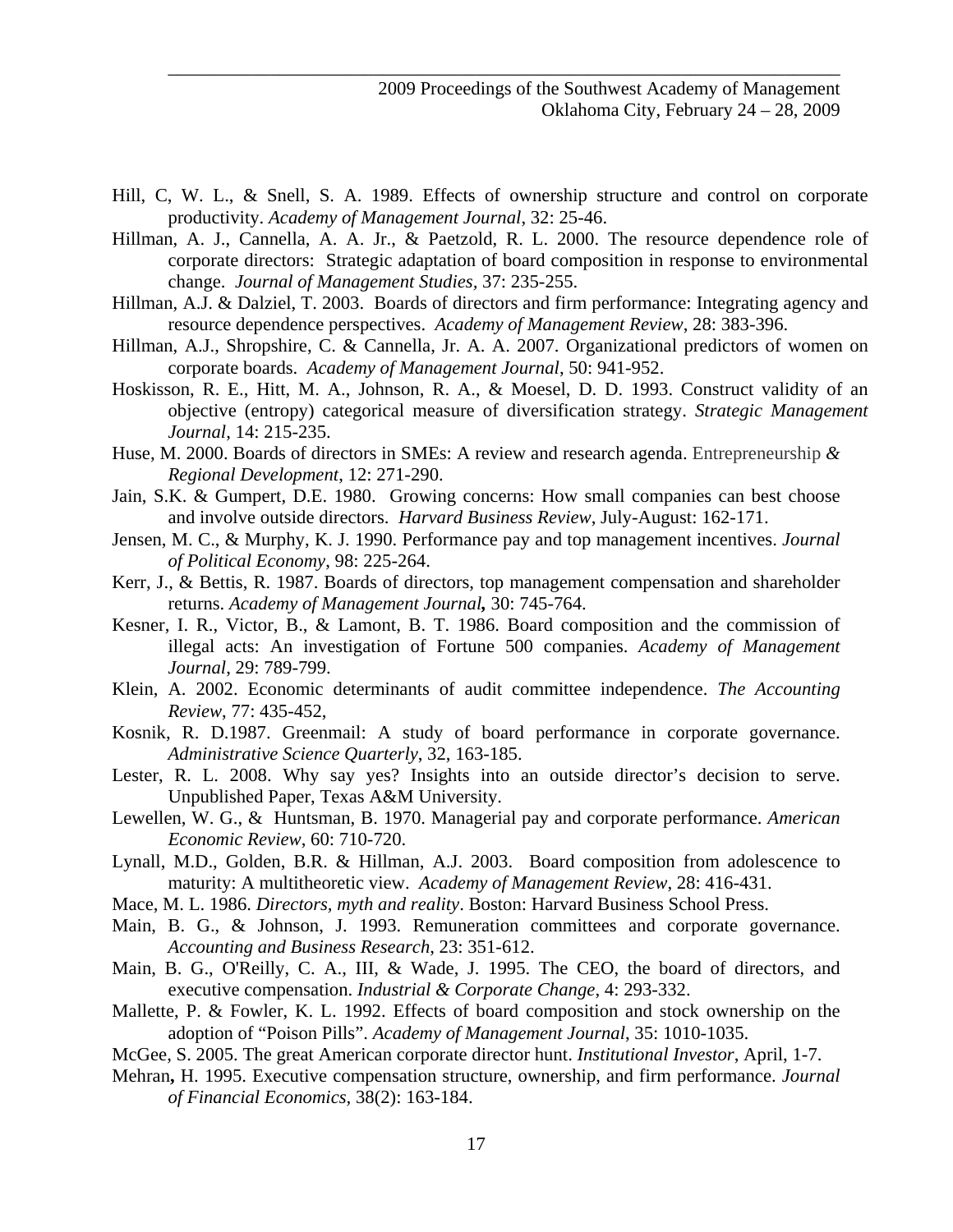Miller, J. S., Wiseman, R. M., & Gomez-Mejia, L. R. 2002. The fit between CEO compensation design and firm risk. *Academy of Management Journal*, 45: 745-756.

- Ocasio, W. 1994. Political dynamics and circulation of power: CEO succession in U.S. industrial corporation, 1960-1999. *Administrative Science Quarterly*, 39: 285-312.
- Pearce, J, A., II, & Zahra, S. A. 1992. Board composition from a strategic contingency perspective. *Journal of Management Studies*, 29: 411-438.
- Pfeffer, J. 1973. Size, composition, and function of hospital boards of directors: A study of organization-environment linkage. *Administrative Science Quarterly*, 18: 349-364.
- Pfeffer, J., & Salancik, G. R. 1978. *The external control of organizations*. New York: Harper & Row.
- Pi, L., & Timme, S. 1993. Corporate control and bank efficiency. *Journal of Banking and Finance*, 17: 515-530.
- Rechner, P. L., & Dalton, D. R. 1991. CEO duality and organizational performance: A longitudinal analysis. *Strategic Management Journal,* 12: 155-160.
- Rechner, P. L., Sundaramurthy, C., & Dalton, D. R. 1993. Corporate governance predictors of adoption of anti-takeover amendments: An empirical analysis. *Journal of Business Ethics*, 12: 371-378.
- Rhoades, D. L., Rechner, P. L. & Sundaramurthy, C. 2000. Board composition and financial performance; a meta-analysis of the influence of outside directors. *Journal of Managerial Issues*, 12: 76-91.
- Salancik, G. R., & Pfeffer, J. 1977. Who gets power-and how they hold on to it: A strategic contingency model of power. *Organizational Dynamics*, 5: 3-21.
- Shivdasani, A. 2004. Best practices in corporate governance: What two decades of research reveals. *Journal of Applied Corporate Finance*, 16(2-3): 29-41.
- Shleifer, A., & Vishny, R. W. 1997. A survey of corporate governance. *Journal of Finance*, 52: 737-783.
- Stinchcombe, Arthur L. 1965. Social structure and organizations. In James G. March (ed.) *Handbook of organizations*, Chicago: Rand McNally.
- Sundaramurthy, C., Rhoades, D. L., & Rechner, P. L. 2005. A meta-analysis of the effects of executive and institutional ownership on firm performance. *Journal of Managerial Issues*, 17: 494-510.
- Tosi, H. L., Werner, S., Katz, J. P., & Gomez-Mejia, L. R. 2000. How much does performance matter? A meta-analysis of CEO pay studies. *Journal of Management*, 26: 301-338.
- Udueni, H. 1999. Power dimension in the board and outsider director independence: Evidence from large industrial UK firms. *Corporate Governance: An International Review*, 7(1): 62-72.
- Useem, M. 1980. Corporations and the corporate elite. *Annual Review of Sociology*, 6: 41-77.
- Van der Zahn, J., & Mitchell, L. J., 2008. Educational qualifications, business experience and diversity factors of independent audit committee members and an IPO's first-day returns. *ICFAI Journal of Audit Practice*, 5(2): 7-41.
- Venkatraman, N. & Ramanujam, V. 1986. Measurement of business performance in strategy research: A comparison of approaches. *Academy of Management Review*, 11: 801-814.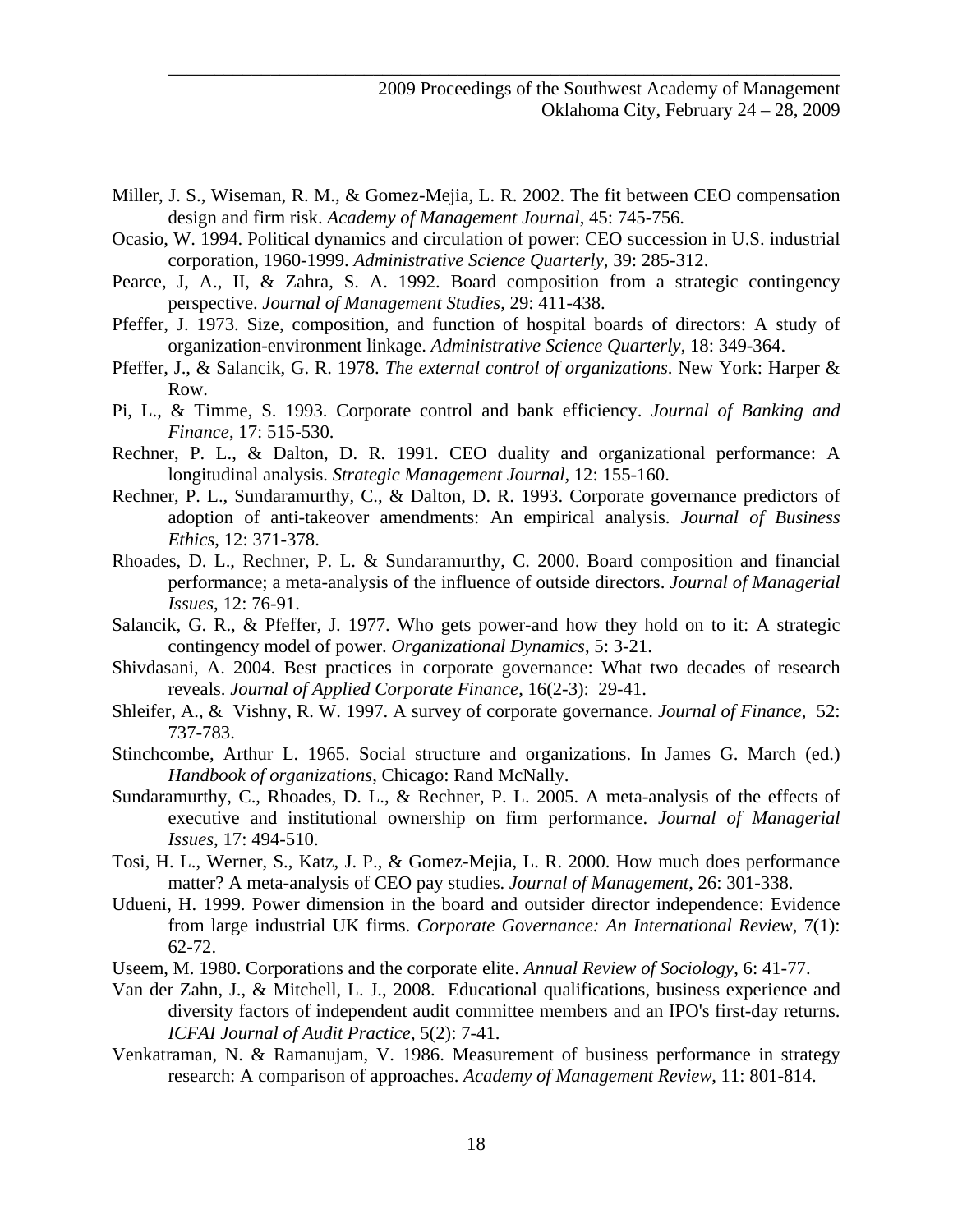Wade, J., O'Reilly, C. A., & Chandratat, I. 1990. Golden parachutes: CEOs and the exercise of social influence. *Administrative Science Quarterly*, 35: 587-603.

- Weidenbaum, M. L. 1986. Updating the corporate board. *Journal of Business Strategy*, 7(1): 77- 83.
- Weir, C., & Laing, D. 2000. The performance-governance relationship: The effects of Cadbury compliance on UK quoted companies. *Journal of Management and Governance*, 4: 265- 281.
- Weisbach, M. 1988. Outside directors and CEO turnover. *Journal of Financial Economics*, 24: 431-460.
- Westphal, J. D. 1999. Collaboration in the boardroom: Behavioral and performance consequences of CEO-board social ties. *Academy of Management Journal*, 42: 7-24.
- Westphal, J. D., & Zajac, E. J. 1994. Substance and symbolism in CEO's long-term incentive plans. *Administrative Science Quarterly*, 39: 367-390.
- Wiseman, R. M., & Gomez-Mejia, L. R. 1998. A behavioral agency model of managerial risk taking. *Academy of Management Review*, 23: 133-153.
- Worrell, D. L., Nemec, C., & Davidson, W. N. 1997. One hat too many: Key executive plurality and shareholder wealth. *Strategic Management Journal*, 18: 499-507.
- Wright, P., Kroll, M., & Elenkov, D. 2002. Acquisition returns, increase in firm size, and chief executor officer compensation: The moderating role of monitoring. *Academy of Management Journal*, 45: 599-608.
- Yermack, D. 1996. Higher market valuation of companies with a small board of directors. *Journal of Financial Economics*, 40: 185-211.
- Zajac, E. J., & Westphal, J. D. 1994. The costs and benefits of managerial incentives and monitoring in large U.S. corporations: When is more not better? *Strategic Management Journal*, 15: 121-142.
- Zajac, E. J., & Westphal, J. D. 1996. Director reputation, CEO-board power, and the dynamics of board interlocks. *Administrative Science Quarterly*, 41: 507-529.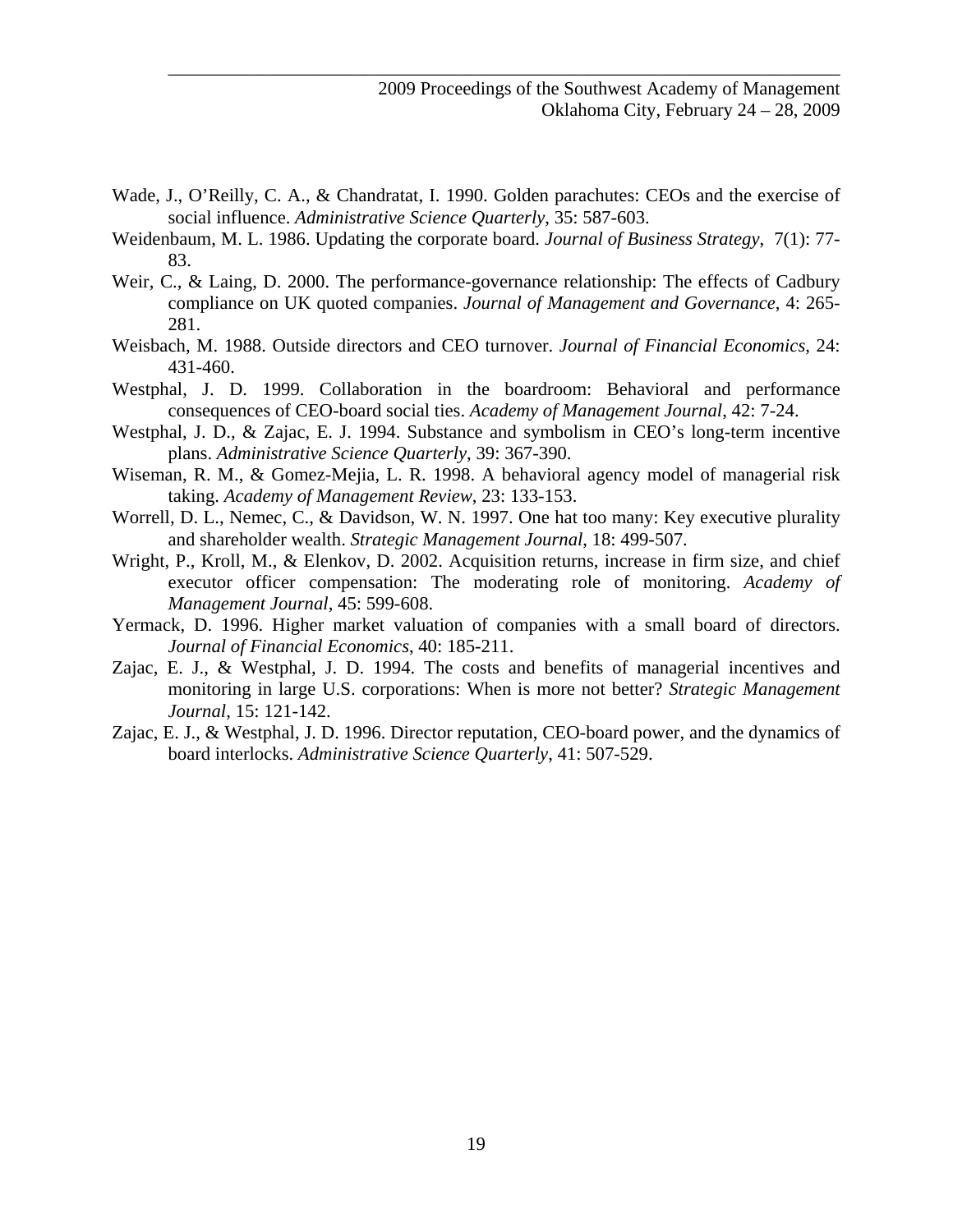# 2009 Proceedings of the Southwest Academy of Management Oklahoma City, February 24 – 28, 2009

|                        |         |           |            |         | Percent    |         |              |              | Option   |            |    |
|------------------------|---------|-----------|------------|---------|------------|---------|--------------|--------------|----------|------------|----|
|                        | Option  | Return on | Change in  | Log     | of Outside |         |              | <b>Stock</b> | Award    | <b>CEO</b> |    |
|                        | Award   | Equity    | <b>ROE</b> | Sales   | Directors  | Salary  | <b>Bonus</b> | Award        | Prior Yr | Power      | Ov |
| <b>Option Award</b>    | 1.000   | $-.184$   | .582       | .032    | .050       | .054    | $-.026$      | $-.122$      | .083     | $-.168$    |    |
| <b>ROE</b>             | $-.184$ | 1.000     | .082       | .333    | .123       | .059    | $-.131$      | $-.236$      | $-.082$  | .026       |    |
| <b>Change ROE</b>      | .582    | .082      | 1.000      | $-.138$ | .088       | $-.076$ | $-164$       | $-.145$      | .018     | $-.133$    |    |
| Log Sales              | .032    | .333      | $-.138$    | 1.000   | .346       | .468    | .235         | .144         | .053     | $-.046$    |    |
| % Outsiders            | .050    | .123      | .088       | .346    | 1.000      | .200    | .215         | .189         | .036     | $-.064$    |    |
| Salary                 | .054    | .059      | $-.076$    | .468    | .200       | 1.000   | .315         | .225         | $-.027$  | $-.177$    |    |
| <b>Bonus</b>           | $-.026$ | $-.131$   | $-.164$    | .235    | .215       | .315    | 1.000        | .352         | .332     | .080       |    |
| Stock                  | $-.122$ | $-.236$   | $-.145$    | .144    | .189       | .225    | .352         | 1.000        | $-.143$  | .068       |    |
| <b>Option Prior Yr</b> | .083    | $-.082$   | .018       | .053    | .036       | $-.027$ | .332         | $-.143$      | 1.000    | $-.060$    |    |
| <b>CEO</b> Power       | $-168$  | .026      | $-.133$    | $-.046$ | $-.064$    | $-.177$ | .080         | .068         | $-.060$  | 1.000      |    |
| Inst. Ownership        | .126    | $-.360$   | .026       | .054    | .178       | .149    | .231         | .319         | .126     | $-.103$    |    |

\_\_\_\_\_\_\_\_\_\_\_\_\_\_\_\_\_\_\_\_\_\_\_\_\_\_\_\_\_\_\_\_\_\_\_\_\_\_\_\_\_\_\_\_\_\_\_\_\_\_\_\_\_\_\_\_\_\_\_\_\_\_\_\_\_\_\_\_\_\_\_\_

Table 2: Correlations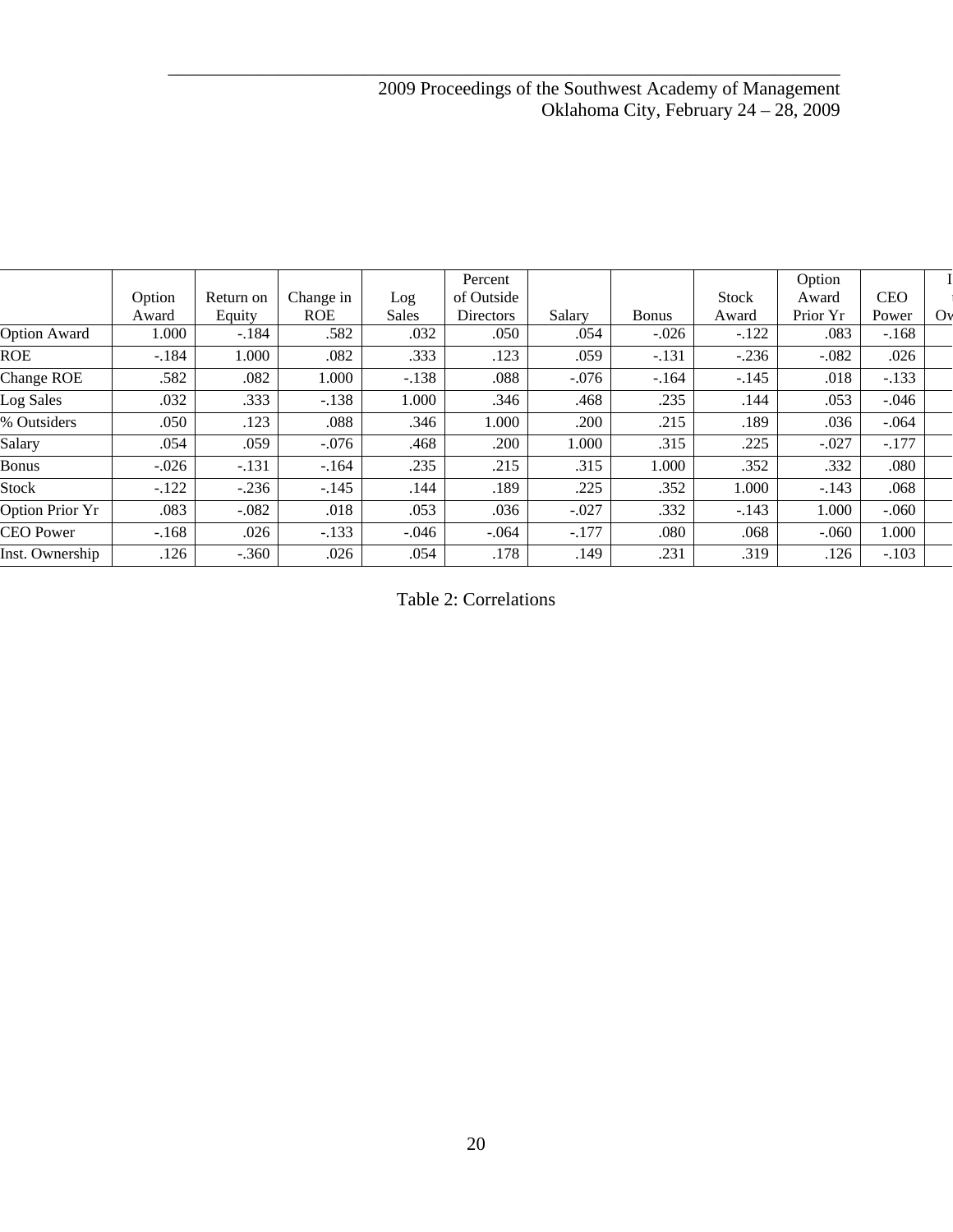2009 Proceedings of the Southwest Academy of Management Oklahoma City, February 24 – 28, 2009